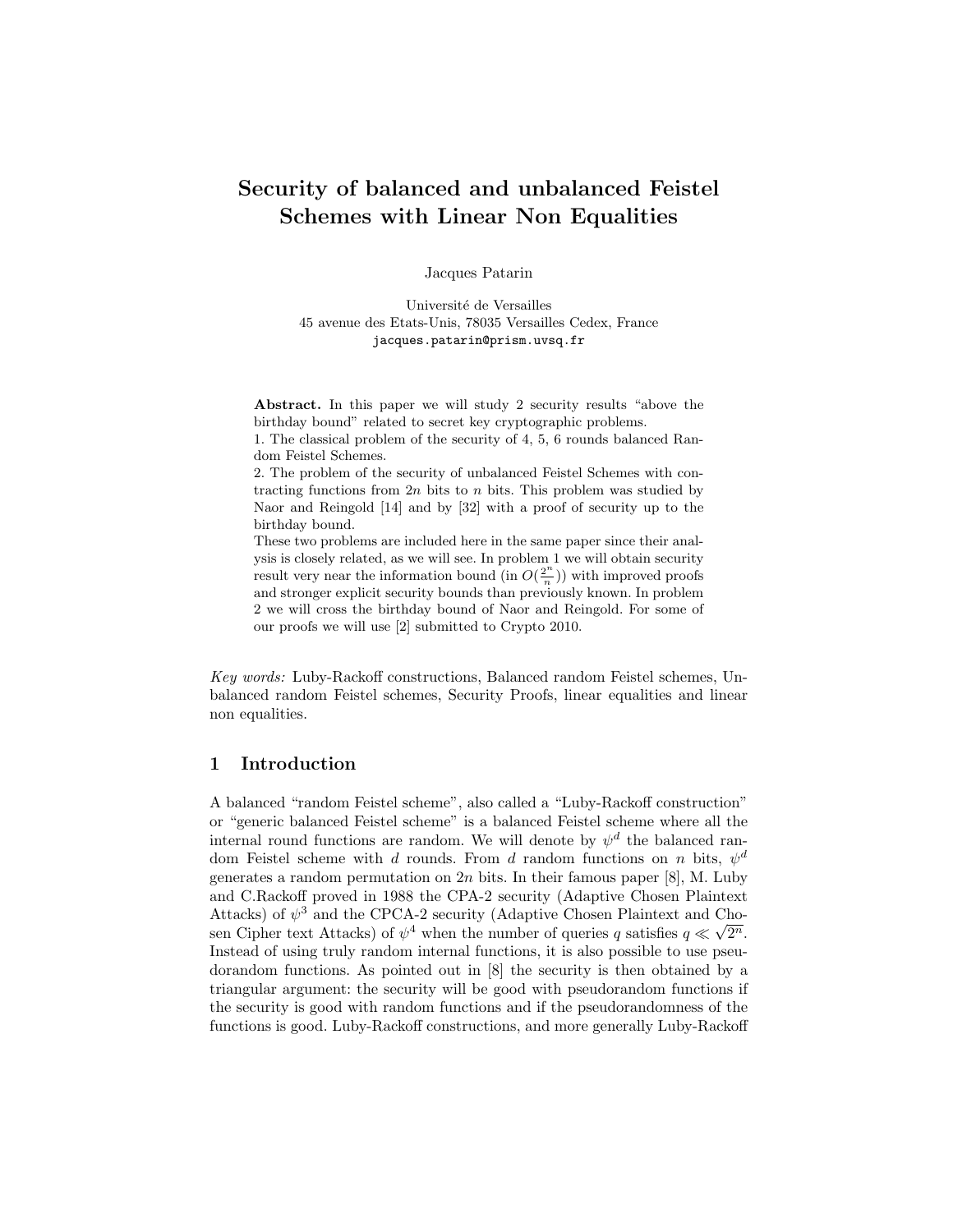style analysis has inspired a considerable amount of research. One direction of research was to improve the security bound  $q \ll \sqrt{2^n}$  in these schemes, or in other generic cryptographic constructions. This will be also the thema of this paper. This bound  $q \ll \sqrt{2^n}$  is called the birthday bound because since we use random functions on  $n$  bits, we can avoid collisions on the outputs of these functions as long as  $q \ll \sqrt{2^n}$ . Another bound, called the information bound is of interest. It is the bound on the number of queries such that an adversary with infinite computer power would be able to find all the secret functions used. With secret functions on *n* bits, the information bound is  $q \ll 2^n$ . There is at present very little hope to obtain proofs of security in the number of computations instead of in the number of queries beyond the information bound since this will give a proof of  $P \neq NP$  (or a slightly weaker version) the most famous problem in theoretical computer science. However the number of computations to be performed by an attacker is always at least the number of queries that he needs. Moreover in some schemes it is possible do deal with the multiple collisions and to obtain proofs of security beyond the birthday bound and smaller or equal to the information bound. It was proved by Patarin [17], and independently by Aiello and Verkatesan [1], that for  $\psi^3$  and  $\psi^4$  the birthday bound  $q \ll 2^n$  is the best possible bound. However, when the number of rounds increases, and in other cryptographic constructions better security bounds can be proved. These proofs "beyond the birthday bound" are generally not easy. Four very different strategies have been used to obtain these proofs of security. We quickly present here some of the papers based on these strategies.

#### Strategy 1

Aiello and Verkatesan ([1],[24]) have obtained a proof of security in  $q \ll 2^n$  (the information bound) for the Benes schemes, a non invertible analog of the Feistel schemes. The main idea of the proof relies on the analysis of "circles" of equalities. This is clever but unfortunately it seems to be relatively easy to use this strategy only for some specific schemes such as Benes schemes.

#### Strategy 2

Maurer and Prietrzak [12] increased the number d of rounds in  $\psi^d$  in order to prove a security that tends to the information bound when d tends to infinity. Similarly Lucks [9] has proved that the Xor of d independent pseudorandom permutations is indistinguishable from a random function on  $n$  bits with security  $q \ll 2^{\frac{d}{d+1}n}$ . This bound tends to the information bound  $q \ll 2^n$  when d tends to infinity. From a practical point of view  $d =$  about 10 for Lucks and  $d =$  about 100 for Maurer and Prietrzak will give security bounds very near the information bound.

#### Strategy 3

Bellare and Impagliazzo [3] have proved that for the problem of Lucks, even for  $d = 2$ , the security is already in  $q \ll 2<sup>n</sup>$ , the information bound. Their proof strategy is based on some probability theory theorems such as Azuma inequality and Chernoff bounds. Unfortunately they did not present all the parts of their proof in detail, and some o functions are introduced that are not given explicitly. Strategy 4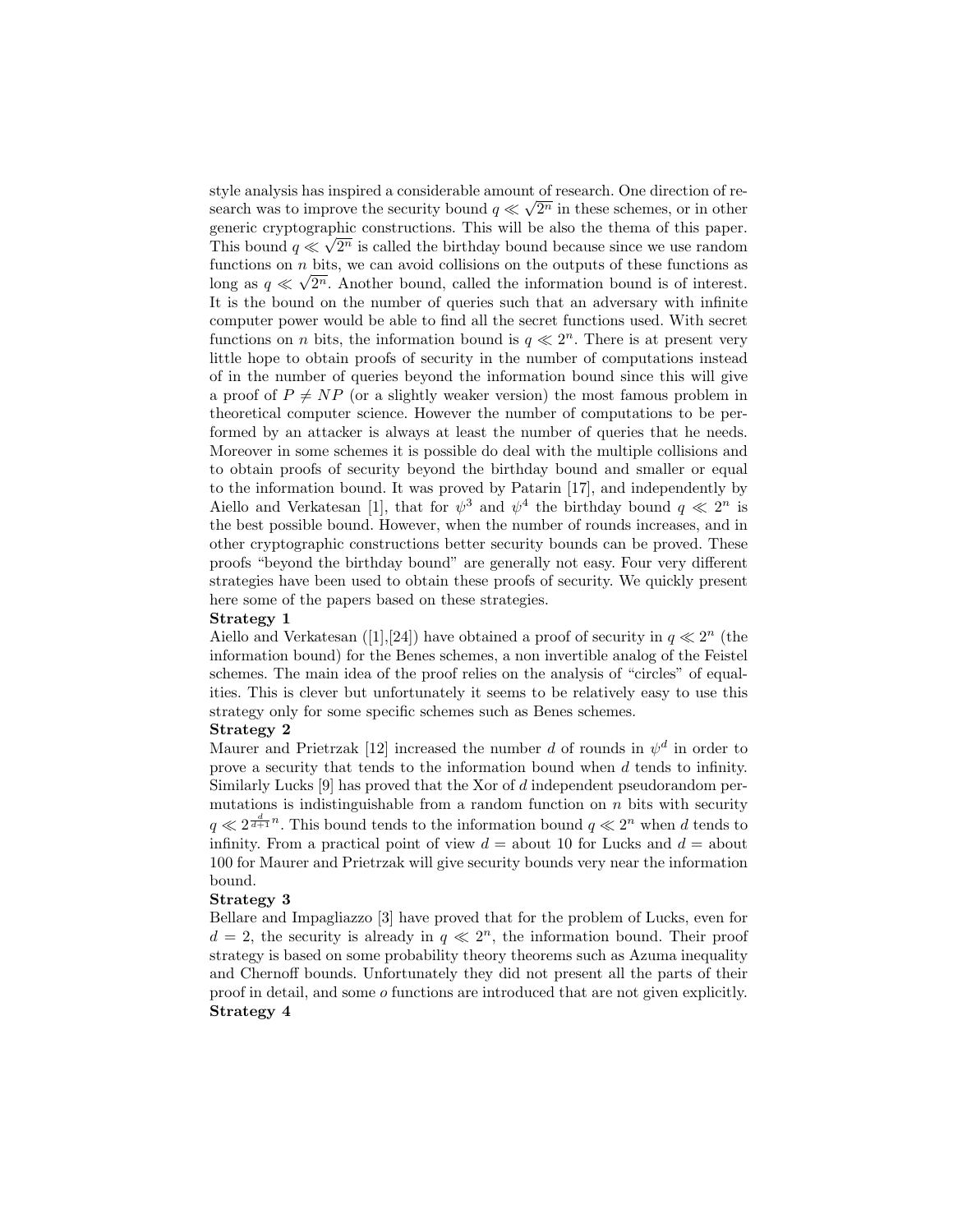Patarin [17, 22, 23] kept the number of rounds d relatively small, and near the minimum for security above the birthday bound:  $d = 5, 6$ , or 7. He has successively imposed for these schemes the proved security bound. The last results [22, 23 gave the CPCA-2 security for  $\psi^5$  when  $q \ll 2^n$ , i.e. the information bound for the minimum number of rounds (5). Patarin strategy is based on transforming the cryptographic security problem in the analysis of the number of solutions of systems of linear equalities and linear non equalities. However, its last papers on  $\psi^d$  schemes are often considered difficult to read, and they introduce some O functions that are not given explicitly. More precisely, he has published an explicit bound for  $q \ll 2^{\frac{2}{3}n}$ ,  $q \ll 2^{\frac{3}{4}n}$ , for  $q \ll 2^{\frac{4}{5}n}$  and he has explained how to get one in  $q \ll 2^{\frac{k-1}{k}n}$  for all integer k. Now since the coefficients in these bounds do not grow faster than exponentially in k, he could claim  $q \ll 2^n$ , but it was difficult to obtain a precise general bound without O functions.

In this paper, we will also follow Patarin general strategy. However, we have found some improvements in the proofs, some simplifications, and we will be able to obtain explicit security bounds, with no non specified  $O$  functions. We will also apply these techniques to random unbalanced Feistel schemes with contracting functions (that we will denote  $G_k^d$ ). Since it is a bit long to speak of "the analysis of the number of solutions of linear equalities and linear non equalities in finite groups", this theory has been called in [2] by a nickname: "mirror theory". The term "mirror" refers to the multiple induction properties that we have in this theory, sometimes these inductions are obvious, sometimes they are not. We will explain why we believe that this almost impossible to avoid Mirror Theory in the analysis of random Feistel schemes or similar schemes near the information bounds when the number of rounds is fixed. In some of his papers, Patarin calls "coefficient H technique" his technique to transform a cryptographic security problem in a Mirror theory problem. However, when this transformation is done, we have to evaluate the Mirror theory problem.

#### Unbalanced Feistel Schemes

Let  $G_k^d$  be the unbalanced Feistel scheme that use random functions from  $kn$ bits to *n* bits in order to obtain a pseudorandom permutation from  $(k+1)n$  bits to  $(k+1)n$  bits. (For example:  $\psi^d = G_1^d$ ). Here since we use random functions from kn bits to n bits, the birthday bound is  $q \ll \sqrt{2^{kn}}$ , and the information bound is  $q \ll 2^{kn}$ . It is not easy to evaluate the security of  $G_k^d$  schemes,  $k \geq 2$ , even beyond the birthday bound. It is however a very interesting problem from a practical point of view since, as pointed out by Naor and Reingold [14] it would allow to design secure permutations with relatively small length. In [14] a very beautiful idea was used to prove the birthday bound security of schemes similar to  $G_k^d$ : they have introduced 2-wise independent permutations. 2-wise permutations are very simple, such as  $y = ax + b$ , a and b secret in a finite field. In [14], they proved CPA-2 security up to the birthday bound for  $G_k^d \circ g$ where g is a secret 2-wise permutation when  $d \geq k+1$ , and CPCA-1 security up to the birthday bound for  $h^{-1} \circ G_k^d \circ g$  where g and h are two secret 2-wise permutations when  $d \geq k+1$ . Thanks to this clever idea to introduce these simple 2-wise permutations, the proof of security became magically simple, but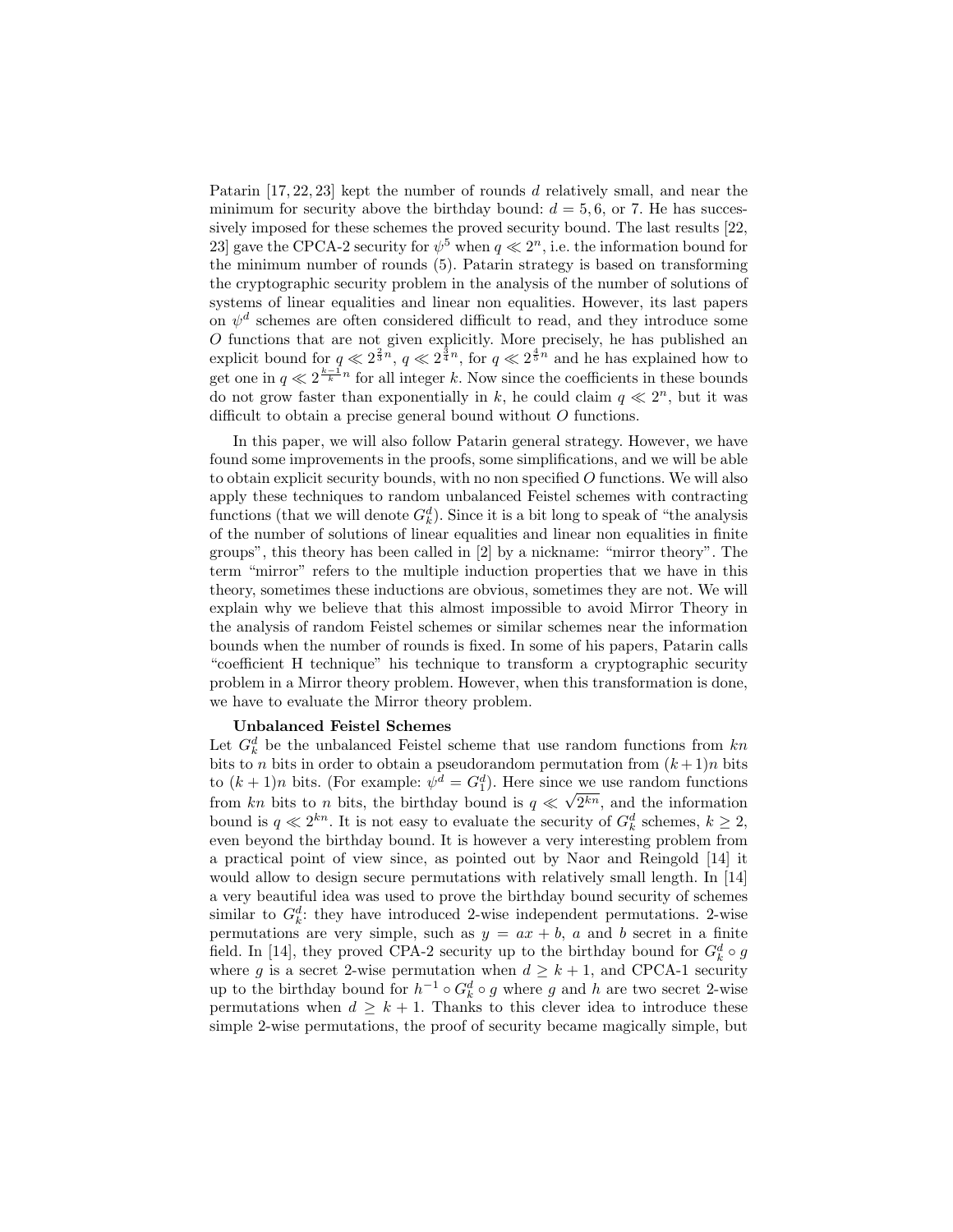is however limited to the birthday bound. Recently Yun,Park and Lee [32] have proved the birthday bound tor  $G_k^d$  schemes when  $d \geq 2k+1$  in CPA-2 and when  $d \geq 3k + 1$  for CPCA-2. At the end of this paper we will improve these bounds and obtain proof of security for  $G_k^d$  schemes above the birthday bound. For  $G_2^6$ for example, the birthday bound is in  $q \ll 2^n$  while we will prove in this paper security for  $q \ll 2^{1.5n}$ . Here the information bound is  $q \ll 2^{2n}$ .

## 2 Balanced Feistel Schemes

## Definition of  $\varPsi^k$

We recall the definition of the balanced Feistel Schemes, i.e. the classical Feistel schemes. Let *n* be an integer.  $I_n = \{0,1\}^n$ . Let  $F_n$  be the set of all applications from  $I_n$  to  $I_n$ . Let  $B_n$  be the set of all permutations from  $I_n$  to  $I_n$ . Let  $f_1$  be a function of  $F_n$ . Let L, R, S and T be four n-bit strings in  $I_n$ . Let  $\Psi(f_1)$  denotes the permutation of  $B_{2n}$  such that:

$$
\Psi(f_1)[L,R] = [S,T] \stackrel{\text{def}}{\Leftrightarrow} \begin{cases} S = R \\ T = L \oplus f_1(R) \end{cases}
$$

More generally if  $f_1, f_2, \ldots, f_k$  are k are functions of  $F_n$ , let  $\Psi^k(f_1, \ldots, f_k)$  denotes the permutation of  $B_{2n}$  such that:

$$
\Psi^k(f_1,\ldots,f_k)=\Psi(f_k)\circ\cdots\circ\Psi(f_2)\circ\Psi(f_1).
$$

The permutation  $\Psi^k(f_1,\ldots,f_k)$  is called a 'balanced Feistel scheme with k rounds' or shortly  $\Psi^k$ . When  $f_1, \ldots, f_k$  are randomly and independently chosen in  $F_n$ , then  $\Psi^k(f_1,\ldots,f_k)$  is called a 'random Feistel scheme with k rounds' or a 'Luby-Rackoff construction with k rounds'.

#### Notations for 4 rounds

- We will denote by  $[L_i, R_i], 1 \leq i \leq q$ , the q cleartexts. These cleartexts can be assumed to be pairwise distinct, i.e.  $i \neq j \Rightarrow L_i \neq L_j$  or  $R_i \neq R_j$ .
- $[R_i, X_i]$  is the output after one round, i.e.

$$
\forall i, 1 \leq i \leq q, X_i = L_i \oplus f_1(R_i).
$$

•  $[X_i, Y_i]$  is the output after two rounds, i.e.

$$
\forall i, 1 \leq i \leq q, Y_i = R_i \oplus f_2(X_i) = R_i \oplus f_2(L_i \oplus f_1(R_i)).
$$

•  $[Y_i, S_i]$  is the output after three rounds, i.e.

$$
\forall i, 1 \leq i \leq q, S_i = X_i \oplus f_3(Y_i) = L_i \oplus f_1(R_i) \oplus f_3(Y_i).
$$

•  $[S_i, T_i]$  is the output after 4 rounds, i.e.

$$
\forall i, 1 \leq i \leq q, T_i = Y_i \oplus f_4(S_i).
$$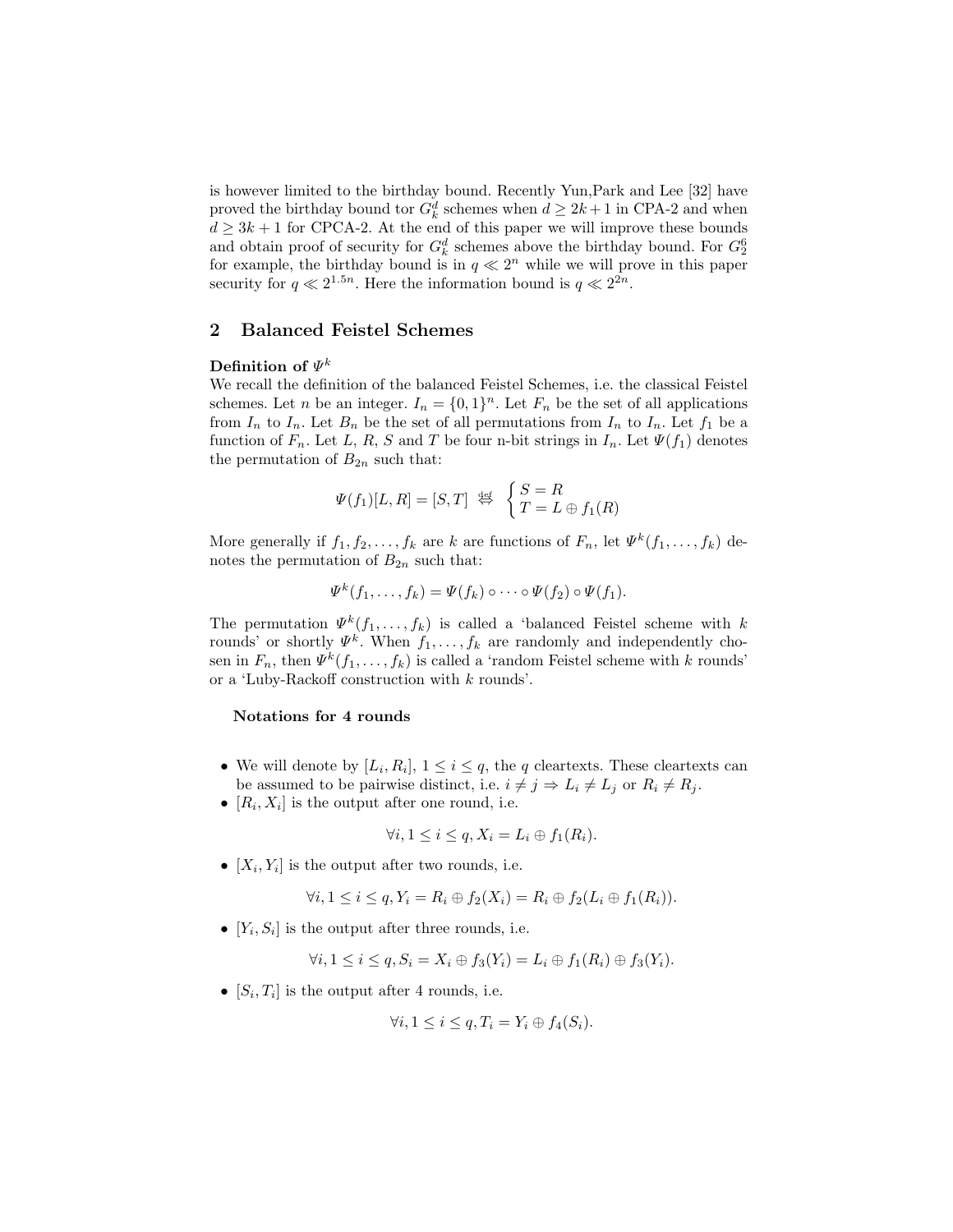When we will study  $\Psi^5$  we will keep a central  $\Psi^4$  but add one more round at the beginning. When we will study  $\Psi^6$  we will keep a central  $\Psi^4$  but add one more round at the beginning, and one more round at the end. Our aim is to present proofs of security in KPA (Known Plaintext Attacks) for  $\Psi^4$ , in CPA-2 for  $\Psi^5$ , and in CPCA-2 for  $\Psi^6$  when the number of queries satisfies  $q \ll \frac{2^n}{n}$  $\frac{2^n}{n}$ , with a simple explicit bound for q (not just the undefined  $q \ll \frac{2^n}{n}$  $\frac{2^n}{n}$ ). It is possible to improve the coefficient  $\frac{2^n}{n}$  $\frac{2^n}{n}$  and to have  $q \ll 2^n$  instead of  $q \ll \frac{2^n}{n}$  $\frac{2^n}{n}$ , and it is also possible to prove CPCA-2 for  $\Psi^5$  instead of  $\Psi^6$  when  $q \ll \frac{2^n}{n}$  $\frac{2^n}{n}$  but we will not consider these refinements here, we will concentrate on getting simple explicit bounds.

#### Hints about these refinements:

•  $q \ll \frac{2^n}{\sqrt{n}}$  instead of  $q \ll \frac{2^n}{n}$  $\frac{\partial^n}{\partial n}$  can be obtained by noticing that the value of  $\alpha$  of the Theorem  $P_i \oplus P_j$  of [2] is  $\alpha = O(\frac{q^2}{2^n})$ .

•  $q \ll 2^n$  instead of  $q \ll \frac{2^n}{n}$  $\frac{2^n}{n}$  can be obtained by noticing that most of the frameworks F with  $\xi_{max} \geq n$  also have many very small blocks with 2 or 3 variables for example. However in this paper we look for bounds in  $q \ll \frac{2^n}{n}$  $\frac{2^n}{n}$ .

• CPCA-2 security for  $\Psi^5$  instead of  $\Psi^6$  can be proved for  $q \ll \frac{2^n}{n}$  $\frac{2^n}{n}$  by using Theorem 14 of Appendix A. and by distinguishing direct and inverse queries. However in this paper we will analyze CPCA-1 security for  $\Psi^6$  and not  $\Psi^5$ . Definition of  $H$  for  $\varPsi^k$ 

When  $[L_i, R_i], [S_i, T_i], 1 \leq i \leq q$ , is a given sequence of 2q values of  $I_{2n}$ , we will denote by  $H_k(L, R, S, T)$  or in short by  $H_k$ , or simply by H, the number of k-tuples of functions  $(f_1, \ldots, f_k)$  of  $F_n^k$  such that:

$$
\forall i, \ 1 \leq i \leq q, \ \Psi^k(f_1, \dots, f_p)[L_i, R_i] = [S_i, T_i].
$$

We will analyze the properties of these  $H$  values in order to obtain our security results.

## Frameworks for  $\varPsi^k$

#### Definition.

For 4 rounds,  $\Psi^4$ , let us define a "framework" as a set of equations  $X_i = X_j$  or  $Y_i = Y_i$ . We will say that two frameworks are equal if they imply exactly the same set of equalities in  $X$  and  $Y$ .

#### Definition

Let  $\mathcal F$  be a framework. We will denote by Weight  $(\mathcal F)$  the number of variables  $(X_i, Y_i)$ ,  $1 \leq i \leq q$ ,  $X_i \in I_n$ ,  $Y_i \in I_n$ , that satisfy F, i.e. such that the equalities  $X_i = X_j$  or  $Y_i = Y_i$  are exactly those in  $\mathcal{F}$ .

**Theorem 1** If we denote by x the number of independent equalities  $X_i = X_j$ of a framework  $\mathcal F$  and by y the number of independent equalities of  $\mathcal F$ , we have: Weight  $(\mathcal{F}) = J_{q-x} \cdot J_{q-y}$  where  $J_i$  denotes  $J_i = 2^n(2^n - 1) \dots (2^n - i + 1)$ .

Proof. We have fixed x values  $X_i$  from the other values, and all the other variables  $X_j$  must be pairwise distinct. Therefore for  $(X_1, X_2, \ldots, X_q)$  we have exactly  $J_{q-x}$  possibilities. Similarly for  $(Y_1, Y_2, \ldots, Y_q)$  we have exactly  $J_{q-y}$  possibilities. An exact formula for  $H$  and  $\Psi^4$  with "frameworks"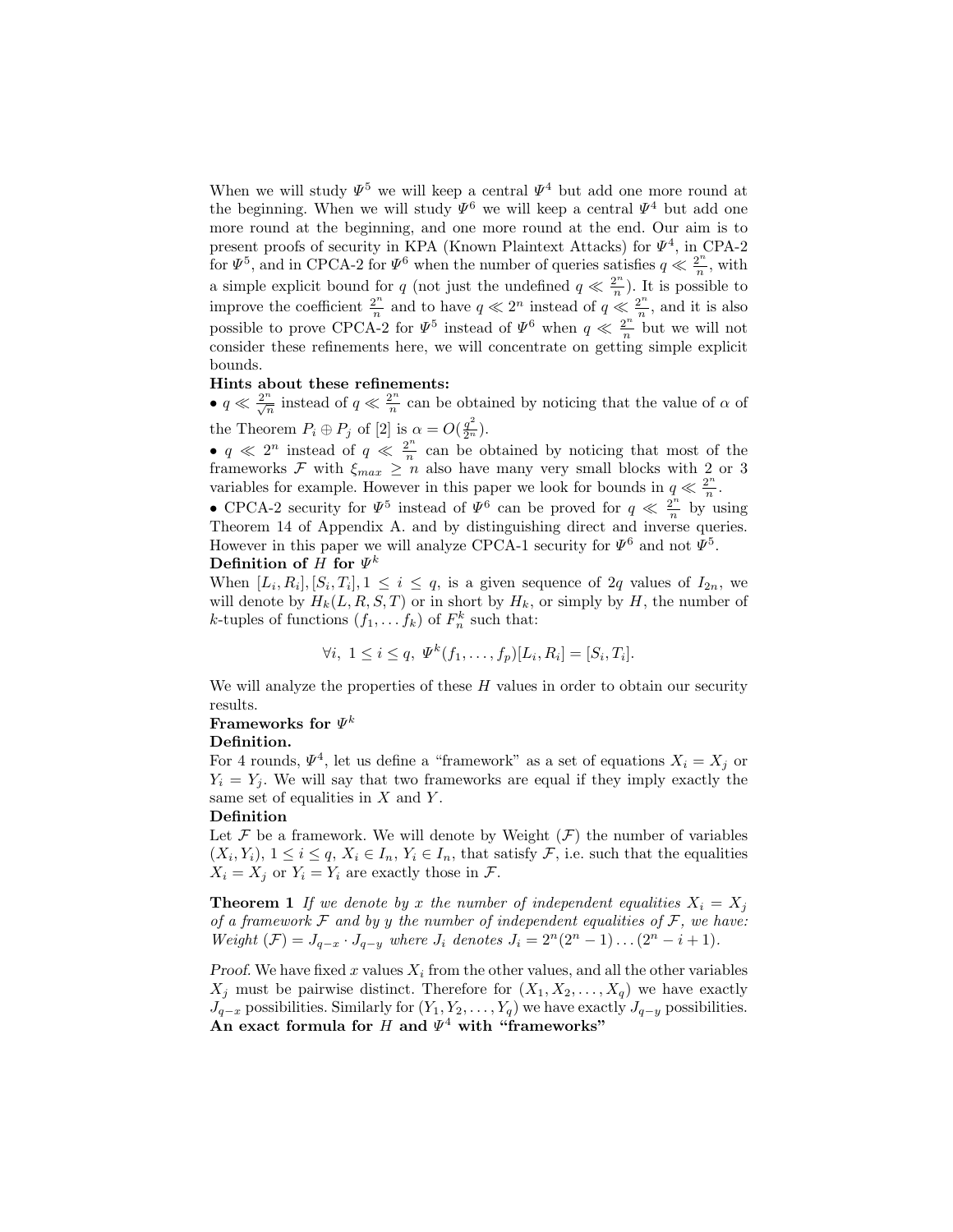Let  $[L_i, R_i], [S_i, T_i], 1 \leq i \leq q$  be a given sequence of 2q values of  $I_{2n}$ . Let r be the number of independent equalities  $R_i = R_j$ ,  $i \neq j$ , and let s be the number of independent equalities  $S_i = S_j$ ,  $i \neq j$ . As above, let x be the number of independent equalities  $X_i = X_j$  for a framework  $\mathcal{F}$ , and by y be the number of independent equalities  $Y_i = Y_j$  in  $\mathcal{F}$ .

**Theorem 2** The exact formula for  $H_4$  (i.e. for  $\Psi^4$ ) is:

$$
H_4 = \frac{|F_n|^4 \cdot 2^{n(r+s)}}{2^{4nq}} \sum_{\text{all frameworks } \mathcal{F}} 2^{n(x+y)} \left[ \text{ Number of } X_i \text{ satisfying (C1)} \right]
$$

 $\lceil$  Number of  $Y_i$  satisfying  $(C2)$ ]

where

$$
(C_1): \begin{cases} R_i = R_j \Rightarrow X_i \oplus X_j = L_i \oplus L_j \\ Y_i = Y_j \text{ is in } \mathcal{F} \Rightarrow X_i \oplus X_j = S_i \oplus S_j \\ \text{The only equations } X_i = X_j, i < j, \text{ are exactly those implied by } \mathcal{F}. \end{cases}
$$

$$
(C_2): \begin{cases} S_i = S_j \Rightarrow Y_i \oplus Y_j = T_i \oplus T_j \\ X_i = X_j \text{ is in } \mathcal{F} \Rightarrow Y_i \oplus Y_j = R_i \oplus R_j \\ \text{The only equations } Y_i = Y_j, i < j, \text{ are exactly those implied by } \mathcal{F}. \end{cases}
$$

*Proof.* Let  $(D)$  be these conditions: 1.  $\forall i, 1 \leq i \leq q, R_i = S_i.$ 2.  $\forall i, j, 1 \leq i \leq q$ ,  $1 \leq j \leq q$ ,  $R_i = R_j \Rightarrow T_i \oplus L_i = T_j \oplus L_j$ For one round Feistel,  $\Psi^1$ , it is easy to see that if  $(D)$  is not satisfied then  $H_1 = 0$ , and if (D) is satisfied, then  $H_1 = \frac{|F_n| \cdot 2^{nr}}{2^{nq}}$ . This is an exact formula for  $H_1$ . By composing two  $\Psi^1$  we get like this an exact formula for  $H_2$ , then  $H_3$  and finally (by looking for all possible intermediate variables  $X_i, Y_i$ ) for  $H_4$  the formula of Theorem 2. We do not give all the details here because this proof is not difficult, and also because Theorem 2 is not new: it was already mentioned in [22].

## 3 KPA security for  $\Psi^4$

Our results on  $\Psi^4$  for proving KPA security will be based on this Theorem.

**Theorem 3** For random values  $[L_i, R_i], [S_i, T_i], 1 \leq i \leq q$  such that  $[L_i, R_i],$  $1 \leq i \leq q$  are pairwise distinct, with probability  $\geq 1 - \beta$  we have: 1. The number H of  $(f_1, f_2, f_3, f_4) \in F_n^4$  such that  $\Psi^4(f_1, f_2, f_3, f_4)[L_i, R_i] =$  $[S_i, T_i]$  satisfies  $H \geq \frac{|F_n^4|}{2^{nq}}(1-\alpha)$ 

2.  $\alpha$  and  $\beta$  can be chosen  $\ll 1$  when  $q \ll \frac{2^n}{n}$  $\frac{2^n}{n}$ . (Moreover we will obtain explicit values for  $\alpha$  and  $\beta$ :  $\alpha = \frac{2q}{2^n}$ ,  $\beta = \frac{2q}{2^n}$  when  $q \leq \frac{2^n}{67}$ .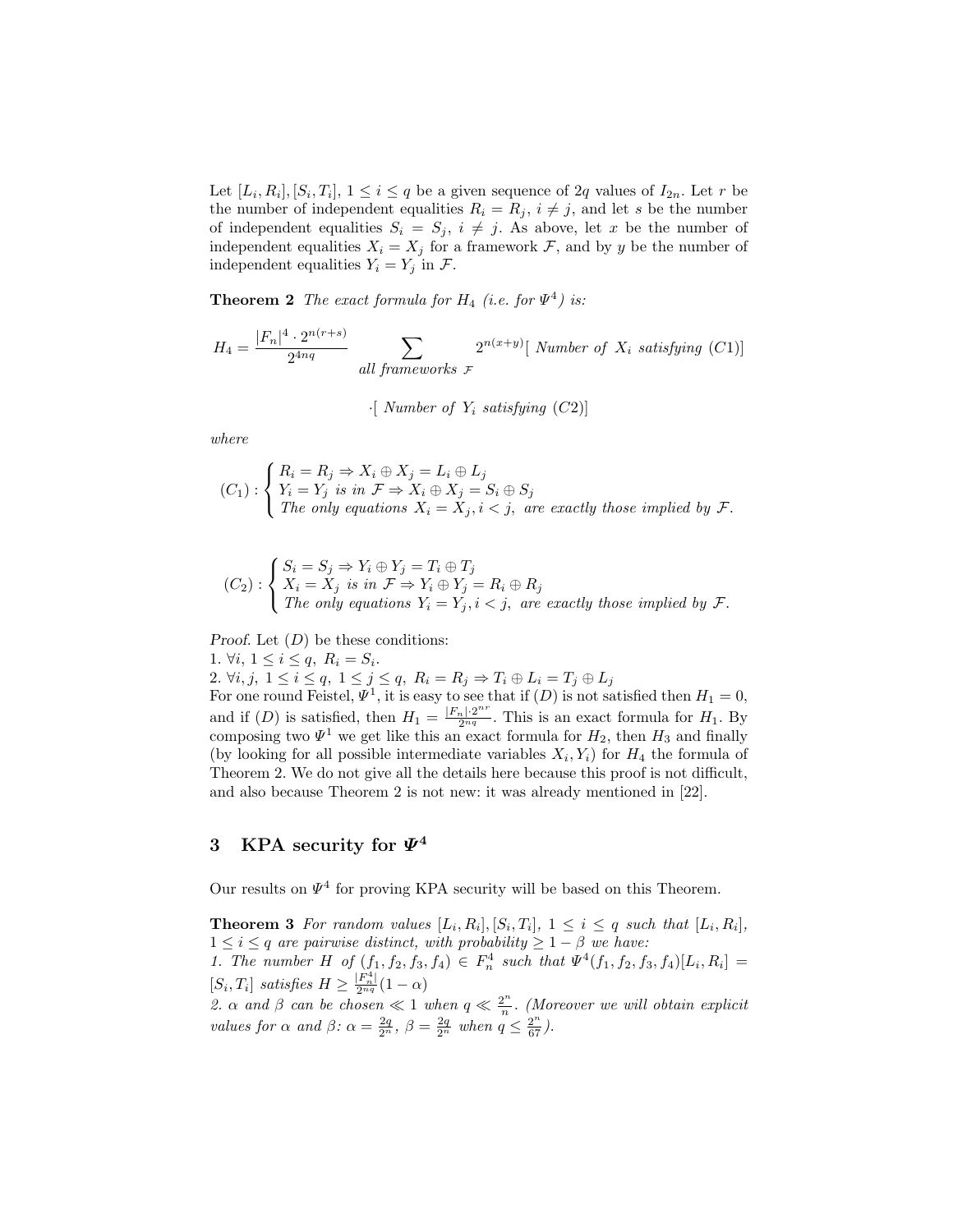To prove Theorem 3, we will evaluate H from the formula given by Theorem 2, i.e. with the sum on all frameworks  $\mathcal F$ . When a framework  $\mathcal F$  is fixed, 5 cases can occur:

Case 1. A contradiction appears by linearity in the equations generated by (C1). In this case we will say that we have a "circle" of equalities in  $R, Y_{\mathcal{F}}$  that generates a "circle" of equalities in  $X$  by  $(C1)$ .

Case 2. A contradiction appears by linearity in the equations generated by  $(C2)$ . In this case we will say that we have a "circle" of equalities in  $S, X_{\mathcal{F}}$  that generates a "circle" of equations in  $Y$  by  $(C2)$ .

**Case 3.** No contradiction occurs by linearity but  $\xi_{X}q$  is not  $\ll \frac{2^n}{n}$  $\frac{2^n}{n}$ , where  $\xi_X$ denotes the maximum number of  $X_j$  variables fixed in the equations  $(C1)$  when one variable  $X_i$  is fixed. In this case we will say that we have a big "line" of equalities  $R, Y_{\mathcal{F}}$  that generates a big "line" of equalities in X by (C1).

**Case 4.** No contradiction occurs by linearity but  $\xi_{Y}q$  is not  $\ll \frac{2^{n}}{n}$  $\frac{2^n}{n}$ , where  $\xi_Y$ denotes the maximum number of  $Y_j$  variables fixed in the equations  $(C1)$  when one variable  $Y_i$  is fixed. In this case we will say that we have a big "line" of equalities  $S, X_{\mathcal{F}}$  that generates a big "line" of equalities in Y by  $(C2)$ .

**Case 5.** No contradiction occurs by linearity and  $\xi_{X}q \ll \frac{2^n}{n}$  $\frac{2^n}{n}$  and  $\zeta_Y q \ll \frac{2^n}{n}$  $\frac{2^n}{n}$ .

In order to prove Theorem 3 we will first prove that Cases 1, 2, 3, 4 appear with a negligible probability when the values  $[L_i, R_i], [S_i, T_i]$  are randomly chosen, and when  $\mathcal F$  is randomly chosen with a distribution of probability proportional to  $Weight(\mathcal{F})$ . That is what is done in Appendix B

Theorem 4 If  $q \leq \frac{2^n}{67n}$  $\frac{2^n}{67n}$ , then for every KPA with q (random) known plaintexts we have:  $Adv^{PRF} \leq \frac{4q}{2^n}$  where Adv denotes the advantage to distinguish  $\Psi^4$  from a random function  $f \in_R F_{2n}$ , and  $Adv^{PRP} \leq \frac{4q}{2^n} + \frac{q^2}{2 \cdot 2^2}$  $\frac{q^2}{2\cdot 2^{2n}}$  where  $Adv^{PRP}$  denotes the advantage to distinguish  $\Psi^4$  from a random permutation  $f \in_R B_{2n}$ .

Proof. This comes immediately from Theorem 10 of Appendix A, Theorem 3 and the classical pseudorandom function/ pseudorandom permutation switching lemma (i.e. First property in the proof of Lemma 3).

## 4 CPA-2 security for  $\Psi^5$

Theorem 5 If  $q \leq \frac{2^n}{67n}$  $\frac{2^n}{67n}$ , then for every CPA-2 with q adaptive chosen plaintexts, we have:  $Adv^{PRF} \leq \frac{5q}{2^n}$  and  $Adv^{PRR} \leq \frac{5q}{2^n} + \frac{q^2}{2 \cdot 2^2}$  $\frac{q^2}{2\cdot 2^{2n}}$ . Where  $Avd^{PRF}$  denotes the advantage to distinguish  $\Psi^5$  from  $f \in_R \overline{F}_{2n}$ , and  $Adv^{PRP}$  denotes the advantage to distinguish  $\Psi^5$  from  $f \in_R B_{2n}$ .

Proof. See appendix C.

## 5 CPCA-2 security for  $\Psi^6$

Of course, from our CPA-2 security for  $\Psi^5$  by using [12] we obtain a CPCA-2 proof of security for  $\Psi^{10}$ , with a precise bound for  $\Psi^{10}$  since we have a precise bound for  $\Psi^5$ . I.e. the composition of two CPA-1 schemes (and therefore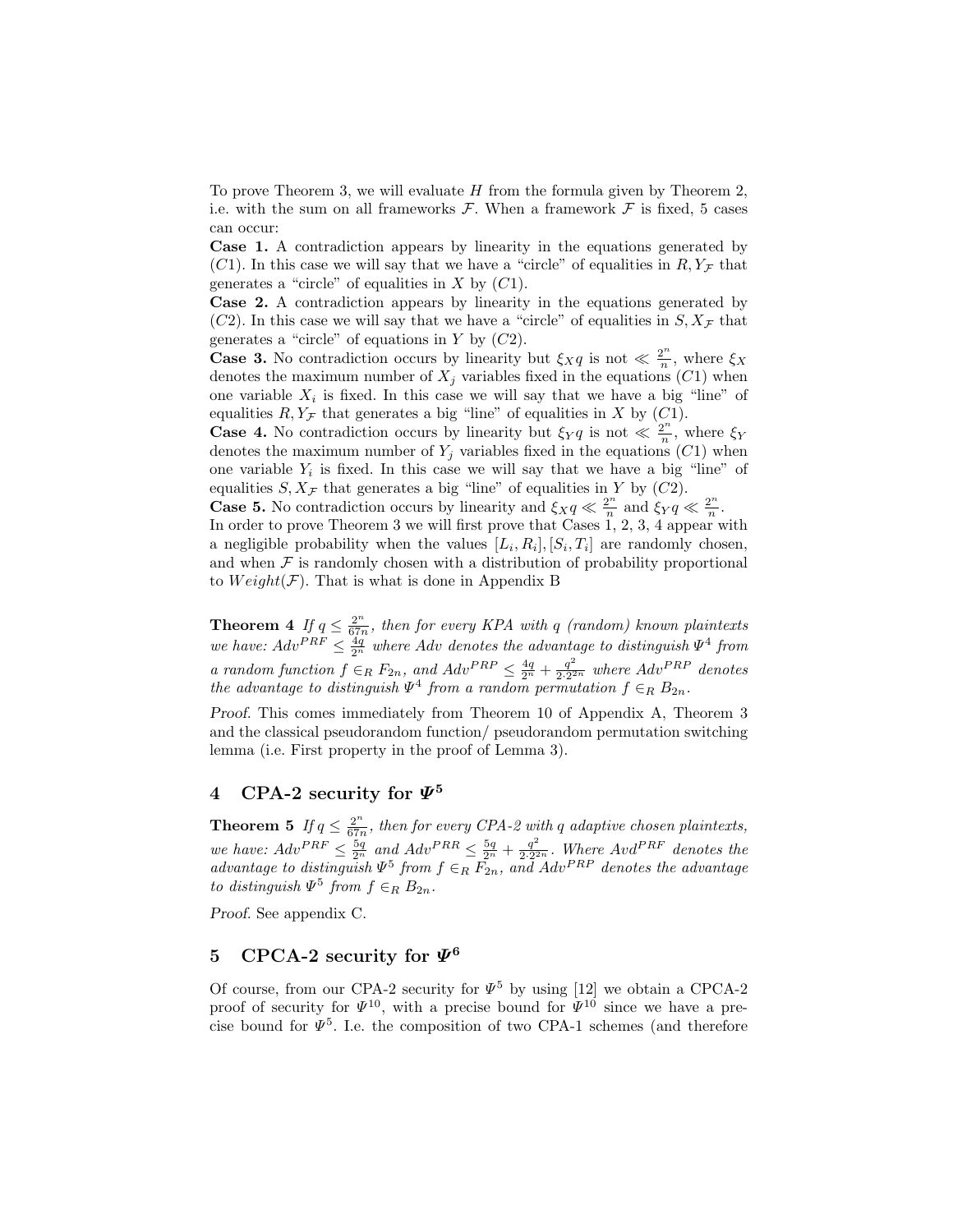of two CPA-2 schemes also) with independent keys gives a CPCA-2 scheme:  $Adv_{F \circ G^{-1}}^{CPCA-2} \le Adv_{F}^{CPA-1} + Adv_{G}^{CPA-1}$ . It is also possible to write  $\Psi^{6} = \Psi^{1} \circ$  $\Psi^4 \circ \Psi^I$ , and to proceed with the  $[S_i, T_i]$  values of  $\Psi^6$  exactly as we did in the previous sections with the  $[L_i, R_i]$  values of  $\Psi^5$ . Then for  $\Psi^6$  we obtain:

**Theorem 6** For all pairwise distinct  $[L_i, R_i]$ ,  $1 \leq i \leq q$  and for all pairwise distinct  $[S_i, T_i]$ ,  $1 \leq i \leq q$  the number H of  $(f_1, f_2, f_3, f_4, f_5, f_6) \in F_n^6$  such that  $∀i, 1 ≤ i ≤ q,$ 

$$
\Psi^{6}(f_1, f_2, f_3, f_4, f_5, f_6)[L_i, R_i] = [S_i, T_i]
$$

satisfies  $H \geq \frac{|F_n|^6}{2^{2nq}}$  $\frac{|F_n|^6}{2^{2nq}}(1-\alpha)$  where  $\alpha$  can be chosen  $\ll 1$  when  $q \ll \frac{2^n}{n}$  $\frac{2^n}{n}$ . More precisely, we can choose  $\alpha = \frac{8q}{2^n}$  if  $q \leq \frac{2^n}{67n}$  $\frac{2^n}{67n}$ .

Proof. We write  $\Psi^6 = \Psi^1 \circ \Psi^4 \circ \Psi^1$ . We use these notation:

Cleartexts:  $[L_i, R_i], 1 \leq i \leq q$ 1 round:  $[R_i, X'_i]$  with  $X'_i = L_i \oplus f_1(R_i)$ 2 rounds:  $[X'_i, X_i]$ 3 rounds:  $[X_i, Y_i]$ 4 rounds:  $[Y_i, Y'_i]$  with  $Y'_i = T_i \oplus f_6(S_i)$ 5 rounds:  $[Y'_i, S_i]$ 6 rounds:  $[S_i, T_i]$ 

The analysis of the circle and lines in  $Y', X_{\mathcal{F}}$  ca now be done exactly as we did the analysis of the circles end lines in  $X', Y_{\mathcal{F}}$  for  $\Psi^5$  (symmetry of the hypothesis). Therefore, if  $q \leq \frac{2^n}{64}$ , for all pairwise distinct values  $[L_i, R_i]$ ,  $1 \leq i \leq q$  and for all pairwise distinct values  $[S_i, T_i], 1 \leq i \leq q$ :

$$
\sum_{f_1 \in F_n} \sum_{f_6 \in F_n} \sum_{\text{all frameworks } \mathcal{F} \text{ of Case 5}} Weight(\mathcal{F}) \ge |F_n|^2 \cdot 2^{2qn} (1 - \frac{8q}{2^n}) \quad (1)
$$

(same proof as for Lemma 12). Thus, if  $q \n\t\leq \frac{2^n}{67n}$  $\frac{2^n}{67n}$ , we can use the theorem  $P_i \oplus P_j$ with  $\xi_{max} \le n$  i.e. Theorem 6 of [2], and (1) gives Theorem 6 with  $\alpha = \frac{8q}{2^n}$ .

Theorem 7 If  $q \leq \frac{2^n}{128}$  $\frac{2^{n}}{128n}$ , then for every CPCA-2 with q adaptive chosen plaintexts or chosen ciphertexts, we have:  $Adv^{PRP} \leq \frac{8q}{2^n} + \frac{q^2}{2 \cdot 2^2}$  $\frac{q^2}{2\cdot 2^{2n}}$  where  $Adv^{PRP}$  denote the advantage to distinguish  $\Psi^6$  from  $f \in_R B_{2n}$ .

Proof. This comes immediately from Theorem 14 (or the variant given) of Appendix A, and Theorem 6.

### 6 Unbalanced Feistel schemes with Contracting Functions

The balanced Feistel schemes  $\Psi^k$  that we have seen were permutation from  $2n$ bits to  $2n$  bits generated by k functions from n bits to n bits. They were obtained by composition of the scheme  $\Psi^1$  such that

$$
\Psi(f_1)[L,R] = [S,T] \stackrel{\text{def}}{\Leftrightarrow} \begin{cases} S = R \\ T = L \oplus f_1(R) \end{cases}
$$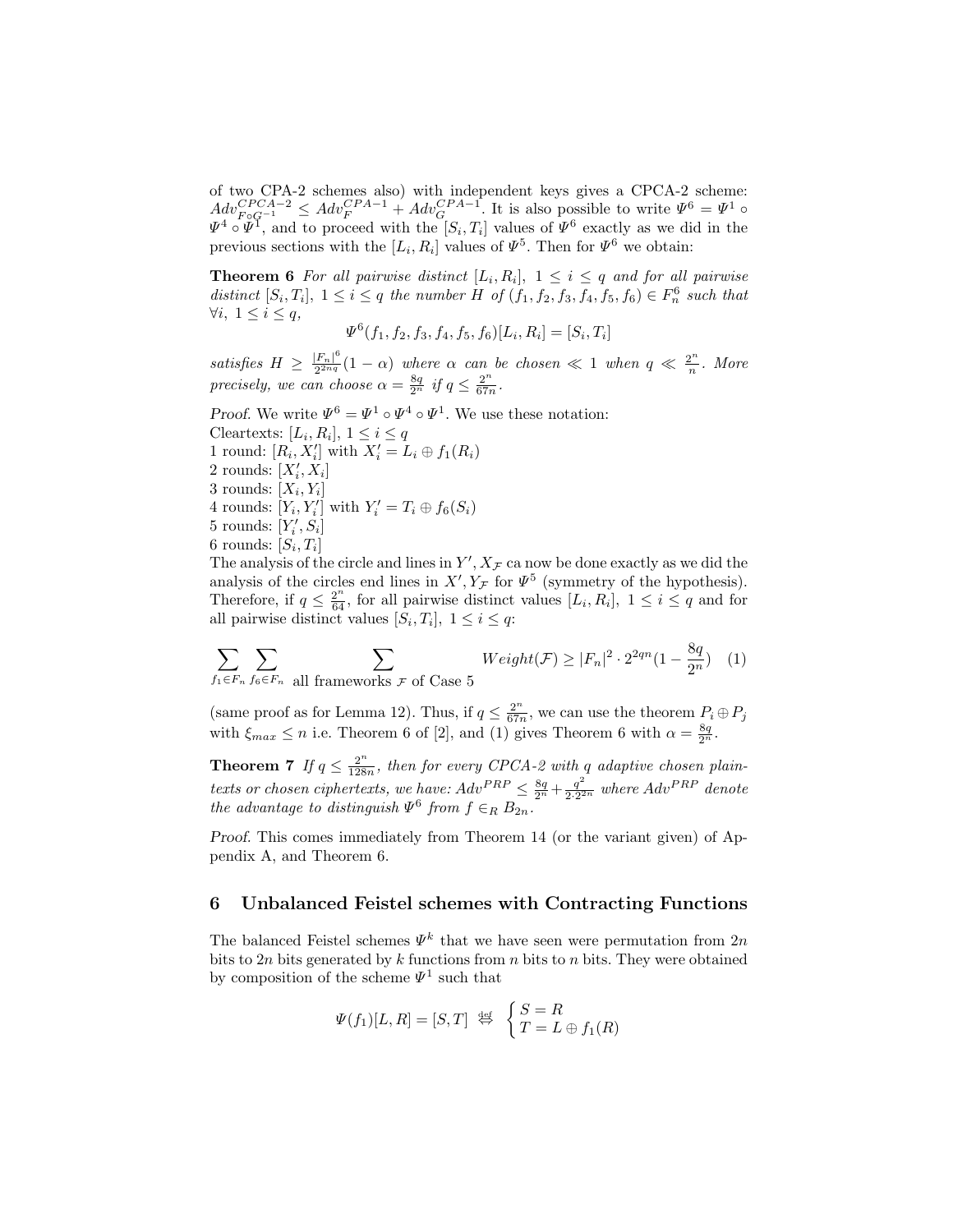Similarly, let consider the scheme  $G_3^1$  defined by

$$
\forall [I^1, I^2, I^3] \in I_n^3, \ \forall [S^1, S^2, S^3] \in I_n^3,
$$
  

$$
G_3^1(f_1)[I^1, I^2, I^3] = [S^1, S^2, S^3] \stackrel{\text{def}}{\Leftrightarrow} \begin{cases} S^1 = I^2\\ S^2 = I^3\\ S^3 = I^1 \oplus f_1([I^2, I^3]) \end{cases}
$$

where  $f_1$  is a function from  $2n$  bits to n bits. And let  $G_3^d(f_1, \ldots, f_d) = G_3^1(f_d) \circ$  $\ldots \circ G_3^1(f_2) \circ G_3^1(f_1)$ .  $G_3^d$  schemes are permutations from 3n bits to 3n bits generated from d functions from  $2n$  bits to n bits. More general  $G_k^d$  schemes can be defined, with any k integer,  $k \geq 2$ , as permutation from kn bits to kn bits generated from functions from  $(k-1)n$  bits to n bits, and many different design of unbalanced Feistel schemes exist. In this paper, however, we will only study  $G_3^d$ schemes as unbalanced Feistel schemes. Similar security results above the birthday bound can be obtained on more general unbalanced Feistel schemes, but we will not study these generalizations. We know from [28] that CPA-1 attacks on  $G_3^5$  exist with complexity about  $2^n$ . On these  $G_3^d$  schemes, since we use internal functions from  $2n$  bits to n bits, the birthday bound is  $2<sup>n</sup>$ , and the information bound is  $2^{2n}$ . Recently, Yun, Park and Lee [32] have proved the CPA-2 security of  $G_k^d$  schemes when  $d \geq 2k+1$  and the CPCA-2 security when  $d \geq 3k+1$  up to the birthday bound. For  $k = 3$ , this means CPA-2 security when  $q \ll 2^n$  for  $G_3^7$ and CPCA-2 security when  $q \ll 2^n$  for  $G_3^{10}$ . Noar and Reingold, as explained in the introduction of this paper, have also obtained the birthday bound security on small transformations of the  $G_k^d$  schemes. Our aim in the paper is to obtain a proof of security for  $q \ll 2^{\frac{3n}{2}}$ , i.e. beyond the birthday bound, but not yet the information bound. We know that in CPA-1 we will need at least 6 rounds. In fact  $G_3^6$  will play a central role in our proof on  $G_k^d$  securities, in a similar way as  $\Psi^4$  has played a central role in our proof on  $\Psi^d$  securities, and we will first study the KPA security of  $G_3^6$ . Our first step is to obtain an exact value for H for  $G_3^d$ . We will obtain first such formulas for  $G_3^1$ , then  $G_3^2$  etc... until  $G_3^6$ . Due to the lack of space, we present here only the formulas for  $G_3^1$  and  $G_3^6$  (it is however not difficult to find them). We denote by  $F_{n,2}$  the set of all applications from  $I_{2n}$  to  $I_n$ . Therefore  $|F_{n,2}| = 2^{n.2^n}$ . 1 Round

**Theorem 8** Let  $H_1$  be the number of  $f_1 \in F_{n,2}$  such that

 $\forall i, 1 \leq i \leq q, [S_i^1, S_i^2, S_i^3] = G_3^1[I_i^1, I_i^2, I_i^3]$ *i.e.* such that  $[S_i^1, S_i^2, S_i^3] = [I_i^2, I_i^3, I_i^1 \oplus f_1([I_i^2, I_i^3])]$ 

Let  $(D)$  be these conditions:

$$
(D): \begin{cases} \forall i, \ 1 \leq i \leq q, \ (I_i^2 = S_i^1) \text{ and } (I_i^3 = S_i^2) \\ \forall i, \ 1 \leq i \leq q, \ \forall j, \ 1 \leq j \leq q, \ [I_i^2, I_i^3] = [I_j^2, I_j^3] \Rightarrow S_i^3 = S_j^3 \end{cases}
$$

If (D) is not satisfied, then  $H_1 = 0$ . If (D) is satisfied, then  $H_1 = \frac{|F_{n,2}|}{2^{nq}} \cdot 2^{nr}$ where r is the number of independent equalities  $[I_i^2, I_i^3] = [I_j^2, I_j^3], i \neq \overline{j}.$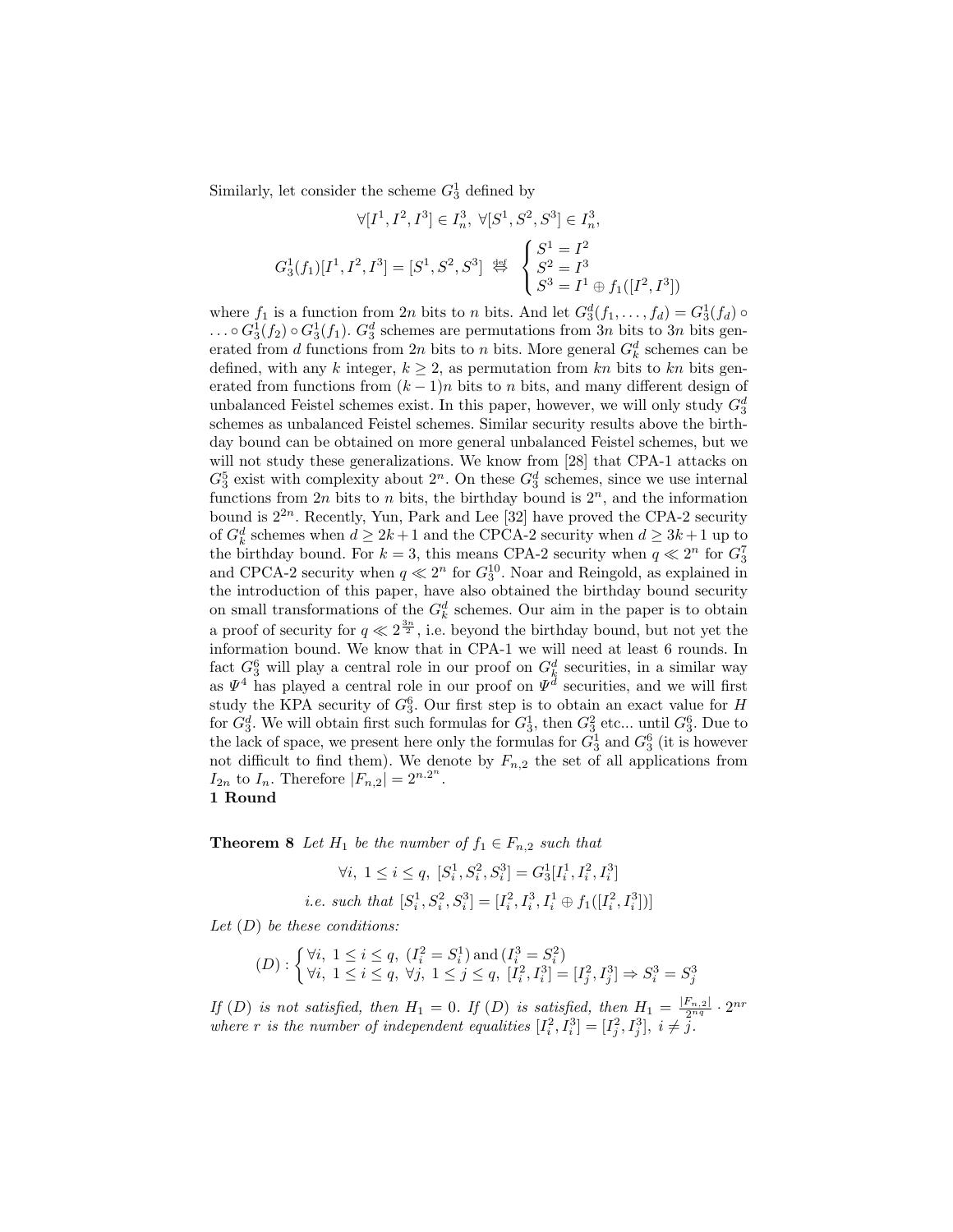#### 6 rounds

We will denote by  $X_1, \ldots, X_q, Y_1, \ldots, Y_q, Z_1, \ldots, Z_q$  the intermediate variables that appear when we compute  $G_3^6$  from 6 compositions of  $G_3^1$ .

- 0 round:  $[I^1, I^2, I^3]$ . 1 round:  $[I^2, I^3, X]$ . 2 rounds:  $[I^3, X, Y]$ . 3 rounds:  $[X, Y, Z]$ . 4 rounds:  $[Y, Z, S^1]$ . 5 rounds:  $[Z, S^1, S^2]$ .
- 6 rounds:  $[S^1, S^2, S^3]$ .

The inputs (i.e. the cleartext) for message i will be denoted  $[I_i^1, I_i^2, I_i^3]$ , and similarly the output (i.e. the ciphertext)  $[S_i^1, S_i^2, S_i^3]$  and after 3 rounds  $[X_i, Y_i, Z_i]$ . A framework  $\mathcal{F}$ , for  $G_3^6$ , is a set of equalities of these types:

 $[I_i^3, X_i] = [I_j^3, X_j], i \neq j$ , or  $[X_i, Y_i] = [X_j, Y_j], i \neq j$ , or  $[Y_i, Z_i] = [Y_j, Z_j], i \neq j$ , or  $[Z_i, S_i^1] = [Z_j, S_j^1], i \neq j.$ 

The number of such independent equalities in  $\mathcal F$  will be denoted by f. We denote by X the sequence  $(X_1, \ldots, X_q)$ , by Y the sequence  $(Y_1, \ldots, Y_q)$  and by Z the sequence  $(Z_1, \ldots, Z_q)$ . With these notations we have:

**Theorem 9** Let  $H_6$  be the number of  $(f_1, \ldots, f_6) \in F_{n,2}^6$  such that

$$
\forall i, 1 \leq i \leq q, [S_i^1, S_i^2, S_i^3] = G_3^6[I_i^1, I_i^2, I_i^3]
$$

 $Then H_6 = \frac{|F_{n,2}| \cdot 2^{n(r+s)}}{2^{6ns}}$  $\frac{1 \cdot 2^{n(1)}\cdot 2^{6nq}}{2^{6nq}}$   $\sum$ all frameworks <sup>F</sup>  $2^{nf}$  [*Number of X,Y,Z satisfying (C)*]

- where r denotes the number of independent equations  $[I_i^2, I_i^3] = [I_j^2, I_j^3], i \neq j$ .
- s denotes the number of independent equations  $[S_i^1, S_i^2] = [S_j^1, S_j^2], i \neq j$ .
- f denotes, as seen above, the number of equalities in  $\mathcal{F}.$
- and (C) denotes these relations:  $\forall i, 1 \leq i \leq q, \forall j, 1 \leq j \leq q, i \neq j$ :

$$
(C): \begin{cases} [I_i^2, I_i^3] = [I_j^2, I_j^3] \Rightarrow X_i \oplus X_j = I_i^1 \oplus I_j^1 \\ [I_i^3, X_i] = [I_j^3, X_j] \Rightarrow Y_i \oplus Y_j = I_i^2 \oplus I_j^2 \\ [X_i, Y_i] = [X_j, Y_j] \Rightarrow Z_i \oplus Z_j = I_i^3 \oplus I_j^3 \\ [Y_i, Z_i] = [Y_j, Z_j] \Rightarrow S_i^1 \oplus S_j^1 = X_i \oplus X_j \\ [Z_i, S_i^1] = [Z_j, S_j^1] \Rightarrow S_i^2 \oplus S_j^2 = Y_i \oplus Y_j \\ [S_i^1, S_i^2] = [S_j^1, S_j^2] \Rightarrow S_i^3 \oplus S_j^3 = Z_i \oplus Z_j \end{cases}
$$

Proof. As explained above, Theorem 9, despite its length, can easily be proved from Theorem 8.

# $7\quad$  Proof of security for  $G_3^6,\ G_3^7\ \text{and}\ G_3^8$

We present here only the main ideas, since the proofs are very similar to what we have done for  $\Psi^4$ ,  $\Psi^5$ ,  $\Psi^6$ . We start from the exact value H for  $G_3^6$  given in Theorem 9, i.e. with the sum on all frameworks  $\mathcal F$ . When a framework is fixed,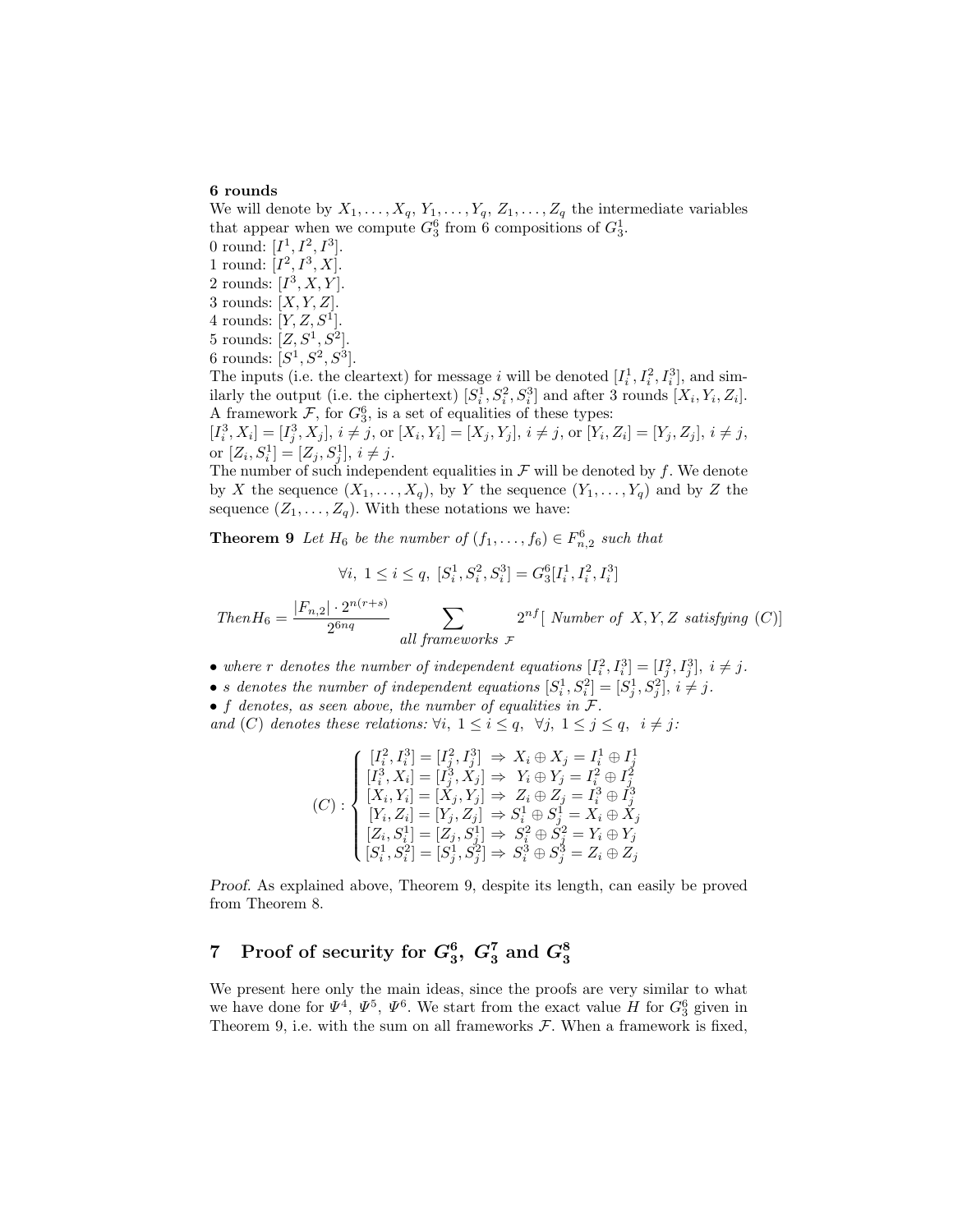3 cases can occur:

**Case 1.** A contradiction appears by linearity in the equations generated by  $(C)$ . In this case we have in  $(C)$  a circle of the equations in X, or a circle in Y, or a circle in Z. If we have a circle in X, it comes from a circle in  $[I^2, I^3]$ , and  $[Y, Z]_{\mathcal{F}}$ . If we have a circle in Y, it comes from a circle in  $[I^3, X]_{\mathcal{F}}$ , and  $[Z, S^1]_{\mathcal{F}}$ . If we have a circle in Z, it comes from a circle in  $[X, Y]_{\mathcal{F}}$ , and  $[S^1, S^2]$ .

**Case 2.** No contradiction occurs by linearity but  $\xi_X > n$ , or  $\xi_Y > n$ , or  $\xi_Z > n$ , where  $\xi_X$  is the maximum number of  $X_i$  variables fixed in  $(C)$  when one  $X_i$ variable is fixed (similar definition for  $\xi_Y$  and  $\xi_X = Z$ ).

**Case 3.** No contradiction occurs by linearity and  $\xi_X \le n$ ,  $\xi_Y \le n$  and  $\xi_Z \le n$ . For a framework F, we define:  $Weight(F) =$  Number of sequences  $[X, Y, Z]$  that satisfy exactly the equalities of  $\mathcal{F}$ . (This means that the only equalities  $[I_i^3, X_i] =$  $[I_j^3, X_j]$  are exactly those in F, and similarly for  $[X_i, Y_i]$ ,  $[Y_i, Z_i]$  and  $[Z_i, S_i^1]$ collisions). Therefore,  $\sum$  all frameworks  $\mathcal{F} Weight(\mathcal{F}) = 2^{3nq}$ . We will prove that if  $\mathcal F$  is randomly chosen (i.e. with a distribution probability proportional to  $Weight(\mathcal{F})$ , then Case 3 is dominant when  $\alpha^2 \ll 2^{3n}$ , in KPA for  $G_3^6$ , in CPA-2 for  $G_3^7$  and in CPCA-2 for  $G_3^8$  (1). In order to prove (1), we analyze the probability of circles and lines of length  $\geq n$  in a similar way as we did for  $\Psi^d$ . More precisely, we will use this lemma (which is the analog of Lemma 6 for  $\Psi^d$ schemes):

**Lemma 1** For all sequences of pairwise distinct  $[I_i^1, I_i^2, I_i^3], 1 \le i \le q$ , the number N of  $(f_1, i, j)$  such that  $X'_i = X'_j$ ,  $i \neq j$ , satisfies  $N \leq |F_{n,2}| \cdot \frac{q(q-1)}{2^n}$ <br>where  $X'_i = I_i^1 \oplus f_1([I_i^2, I_i^3])$  and  $X'_j = I_j^1 \oplus f_1([I_j^2, I_j^3])$ 

Proof of lemma 1. The proof is analog to the proof of Lemma 7:  $X_i' = X_j'$  implies j  $[I_i^2, I_i^3] \neq [I_j^2, I_j^3]$  and then we have at most  $\frac{|F_{n,2}|}{2^n}$  functions  $f_1$  solutions when  $i, j$ are fixed. We see that the analysis for  $G_3^6$  (in KPA),  $G_3^7$  (in CPA-2) and  $G_3^8$  (in CPCA-2) can be done in a very similar way as we did for  $\Psi^4$ ,  $\Psi^5$ ,  $\Psi^6$ , and we will obtain proofs of security when  $q \ll \frac{2^{1.5n}}{n}$ <sup>5n</sup> (more precisely when  $q \leq \frac{2^{1.5n}}{67n}$  $\frac{2^{1.5n}}{67n},$ since we will then have  $H \geq \frac{|F_{n,2}|^d}{2^{3nq}}$  $\frac{F_{n,2}}{2^{3nq}}(1-\epsilon)$  with  $\epsilon$  small in KPA for  $d=6$ , in CPA-2 for  $d = 7$ , and in CPCA-2 for  $d = 8$ .

**Remark.** A natural problem is to try to achieve security for  $\alpha \ll 2^{2n}$  instead of  $\alpha \ll 2^{1.5n}$ . This is not easy since now we need to prove that  $H \geq$  $|F_{n,2}|^d$  $\frac{|F_{n,2}|^d}{2^{3n}(2^{3n}-1)...(2^{3n}-q+1)}(1-\epsilon)$  instead of  $H \ge \frac{|F_{n,2}|^d}{2^{3n}q}$  $\frac{r_{n,2}}{2^{3nq}}(1-\epsilon)$  with small  $\epsilon$ .

## 8 Conclusion

In this paper we have proved the security "beyond the birthday bound" for  $\Psi^4, \Psi^5, \Psi^6$  (respectively in KPA, CPA-2, CPCA-2) when  $q \ll \frac{2^n}{n}$  $\frac{2^n}{n}$  and for  $G_3^6$ ,  $G_3^7$ ,  $G_3^8$  (respectively in KPA, CPA-2, CPCA-2) when  $q \ll \frac{2^{3n/2}}{n}$  $\frac{n}{n}$ , where q is the number of queries, with explicit and relatively simple security bounds. The general proof strategy used follows the general proof strategy of [23], but we have found some improvements, simplifications, and extensions. For example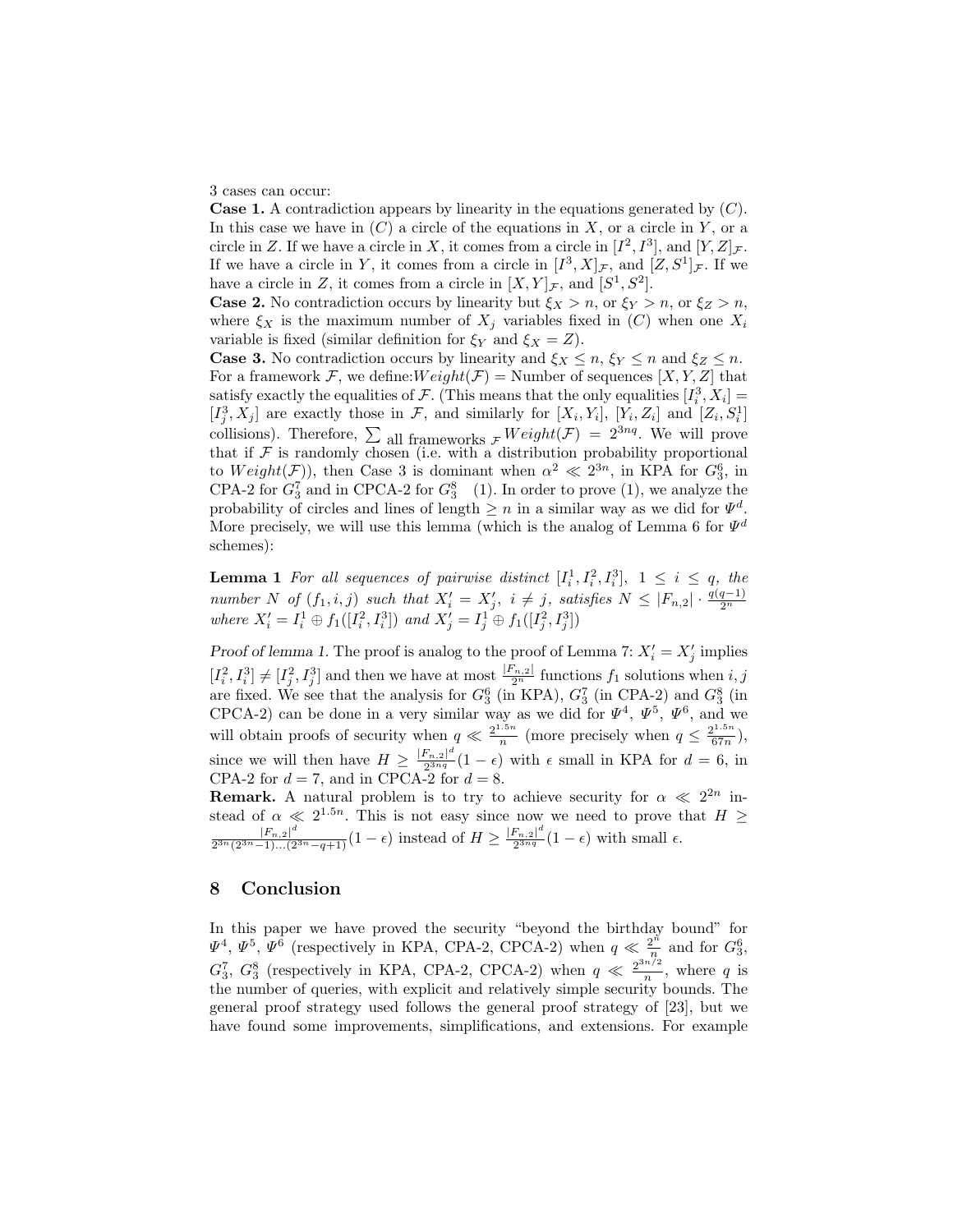the interactions between the "frameworks of equalities" and the values called H has been significantly simplified. This proof strategy, i.e. essentially to derive the cryptographic security from "mirror theory" might look esoteric but we really believe that it is in fact rather natural. This is because if the values called H were, with a non negligible probability, significantly very different from their average value  $H_0$ , then some attacks could be created, i.e. this condition is not only a sufficient condition for security, but also a necessary condition for security. Moreover, Theorem 2 for  $\Psi^d$ , or Theorem 9 for  $G_3^d$  show that the values H have an exact formulation (not just an evaluation, but an exact formulation) in term of systems of linear equalities and non equalities. In fact what may be surprising is why the analysis of these systems ("mirror theory") was not done by mathematicians before (since, as far as we know it was not done). From a cryptographic point of view, in a way, after Theorem 2 (section 2) and Theorem 9 (section 6), the problems become purely mathematical, and are not cryptographic anymore. In fact, many proof strategy to obtain security "beyond the birthday bound" try to avoid this "mirror theory" by various clever ways (for example by increasing the number of rounds). What we show in this paper is that we can deal with these systems of equalities and non equalities in order to obtain good security bounds with a small number of rounds. We also believe that these proof strategies will be used in the future on many other cryptographic problems.

## References

- 1. William Aiello and Ramarathnam Venkatesan. Foiling Birthday Attacks in Length-Doubling Transformations - Benes: A Non-Reversible Alternative to Feistel. In Ueli M. Maurer, editor, Advances in Cryptology – EUROCRYPT '96, volume 1070 of Lecture Notes in Computer Science, pages 307–320. Springer-Verlag, 1996.
- 2. Anonymous. Introduction to Mirror Theory: Analysis of Systems of Linear Equalities and Linear Non equalities for Cryptography. In Paper submitted to Crypto 2010, 2010.
- 3. Mihir Bellare and Russell Impagliazzo. A Tool for Obtaining Tighter Security Analyses of Pseudorandom Function Based Constructions, with Applications to PRP to PRF Conversion. ePrint Archive 1999/024: Listing for 1999.
- 4. Mihir Bellare, Ted Krovetz, and Phillip Rogaway. Luby-Rackoff Backwards: Increasing Security by Making Block Ciphers Non-invertible. In Kaisa Nyberg, editor, Advances in cryptology – EUROCRYPT 1998, volume 1403 of Lecture Notes in Computer Science, pages 266–280. Springer-Verlag, 1998.
- 5. Chris Hall, David Wagner, John Kelsey, and Bruce Schneier. Building PRFs from PRPs. In Hugo Krawczyk, editor, Advances in Cryptology – CRYPTO 1998, volume 1462 of Lecture Notes in Computer Science, pages 370–389. Springer-Verlag, 1998.
- 6. Marshall Hall Jr. A Combinatorial Problem on Abelian Groups. Proceedings of the Americal Mathematical Society, 3(4):584–587, 1952.
- 7. Lars R. Knudsen. DEAL A 128-bit Block Cipher. Technical Report 151, University of Bergen, Department of Informatics, Norway, february 1998.
- 8. Michael Luby and Charles Rackoff. How to Construct Pseudorandom Permutations from Pseudorandom Functions. SIAM J. Comput., 17(2):373–386, 1988.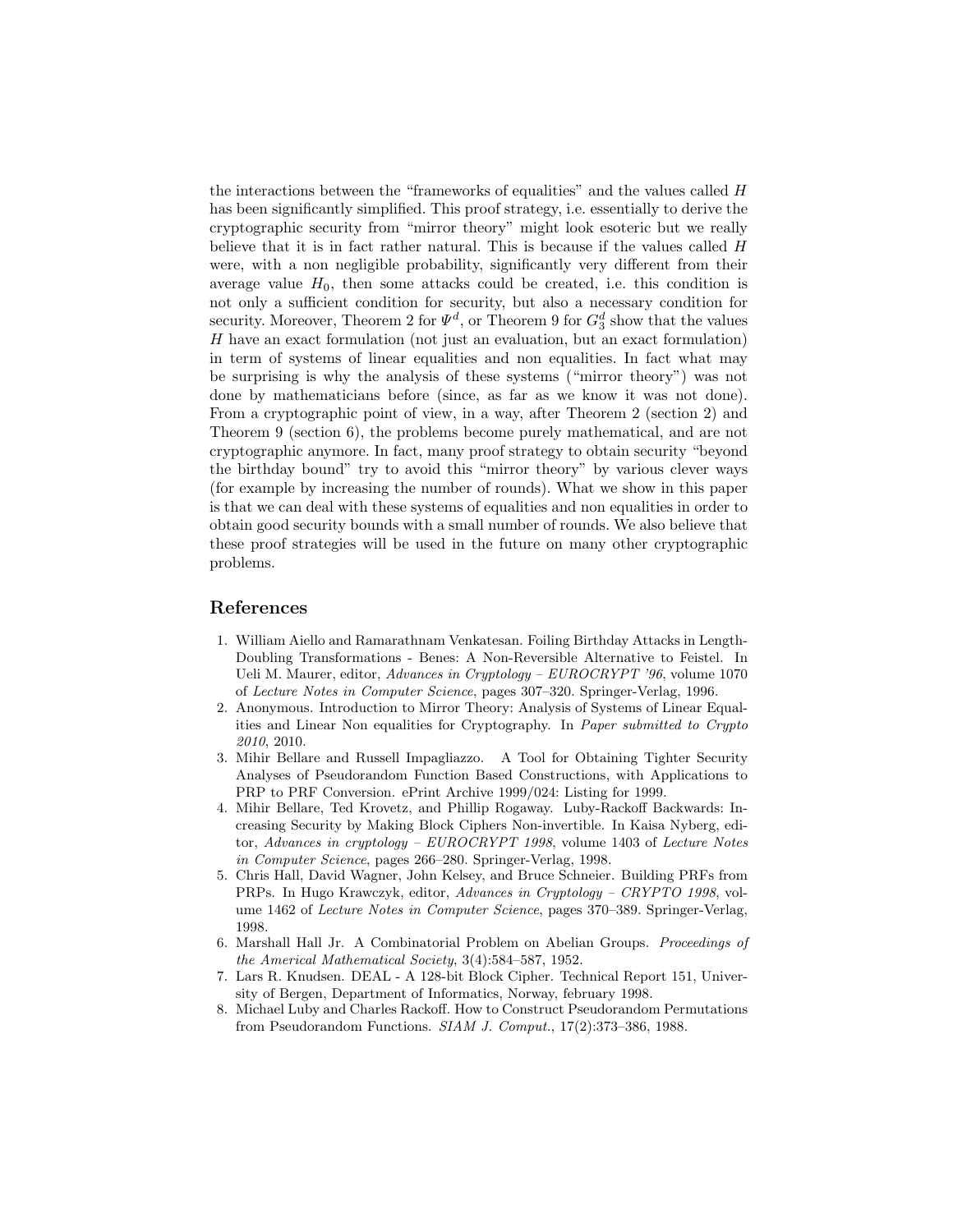- 9. Stefan Lucks. The Sum of PRPs Is a Secure PRF. In Bart Preneel, editor, Advances in Cryptology – EUROCRYPT 2000, volume 1807 of Lecture Notes in Computer Science, pages 470–487. Springer-Verlag, 2000.
- 10. U. Maurer. A simplified and generalized treatment of Luby-Rackoff pseudorandom permutation generators. In Advances in Cryptology – EUROCRYPT '92, Lecture Notes in Computer Science, pages 239–255. Springer-Verlag, 1992.
- 11. U. Maurer. Indistinguishability of Random Systems. In Advances in Cryptology – EUROCRYPT '02, volume 2332 of Lecture Notes in Computer Science, pages 100–132. Springer-Verlag, 2002.
- 12. Ueli Maurer and Krzysztof Pietrzak. The Security of Many-Round Luby-Rackoff Pseudo-Random Permutations. In Eli Biham, editor, Advances in Cryptology – EUROCRYPT 2003, volume 2656 of Lecture Notes in Computer Science, pages 544–561. Springer-Verlag, 2003.
- 13. Valérie Nachef. Random Feistel Schemes for  $m = 3$ . available from the author at: valerie.nachef@u-cergy.fr.
- 14. Moni Naor and Omer Reingold. On the Construction of Pseudorandom Permutations: Luby-Rackoff Revisited. J. Cryptology, 12(1):29–66, 1999.
- 15. Jacques Patarin. Pseudorandom Permutations based on the DES Scheme. In Eurocode '91, volume 514 of Lecture Notes in Computer Science, pages 193–204. Springer-Verlag, 1990.
- 16. Jacques Patarin. Etude de Générateurs de Permutations Basés sur les Schémas du DES. In Ph. Thesis. Inria, Domaine de Voluceau, France, 1991.
- 17. Jacques Patarin. New results on pseudorandom permutation generators based on the DES Scheme. In Advances in Cryptology – CRYPTO 1991, Lecture Notes in Computer Science, pages 301–312. Springer-Verlag, 1991.
- 18. Jacques Patarin. Improved Security Bounds for Pseudorandom Permutations. In 4th ACM Conference on Computer and Communication Security, pages 142 – 150, 1997.
- 19. Jacques Patarin. About Feistel Schemes with 6 (or more) Rounds). In Serge Vaudenay, editor, FSE 1998, volume 1372 of Lecture Notes in Computer Science, pages 103 – 121. Springer-Verlag, 1998.
- 20. Jacques Patarin. Generic Attacks on Feistel Schemes. In Colin Boyd, editor, Advances in Cryptology – ASIACRYPT 2001, volume 2248 of Lecture Notes in Computer Science, pages 222–238. Springer-Verlag, 2001.
- 21. Jacques Patarin. Luby-Rackoff: 7 Rounds are Enough for  $2^{n(1-\epsilon)}$  Security. In Dan Boneh, editor, Advances in Cryptology – CRYPTO 2003, volume 2729 of Lecture Notes in Computer Science, pages 513–529. Springer-Verlag, 2003.
- 22. Jacques Patarin. Security of Random Feistel Schemes with 5 or more rounds. In Matthew K. Franklin, editor, Advances in Cryptology – CRYPTO' 04, volume 3152 of Lecture Notes in Computer Science, pages 106–122. Springer-Verlag, 2004.
- 23. Jacques Patarin. On linear systems of equations with distinct variables and Small block size. In Dongho Wan and Seungjoo Kim, editors, ICISC 2005, volume 3935 of Lecture Notes in Computer Science, pages 299–321. Springer-Verlag, 2006.
- 24. Jacques Patarin. A proof of security in  $O(2^n)$  for the Benes schemes. In Serge Vaudenay, editor, Progress in Cryptology – AFRICACRYPT' 08, volume 5023 of Lecture Notes in Computer Science, pages 209–220. Springer-Verlag, 2008.
- 25. Jacques Patarin. A Proof of Security in  $O(2^n)$  for the Xor of Two Random Permutations - Extended Version. Cryptology ePrint archive: 2008/010: Listing for 2008, 2008.
- 26. Jacques Patarin. Generic Attacks for the Xor of  $k$  Random Permutations. Cryptology ePrint archive: 2008/009: Listing for 2008, 2008.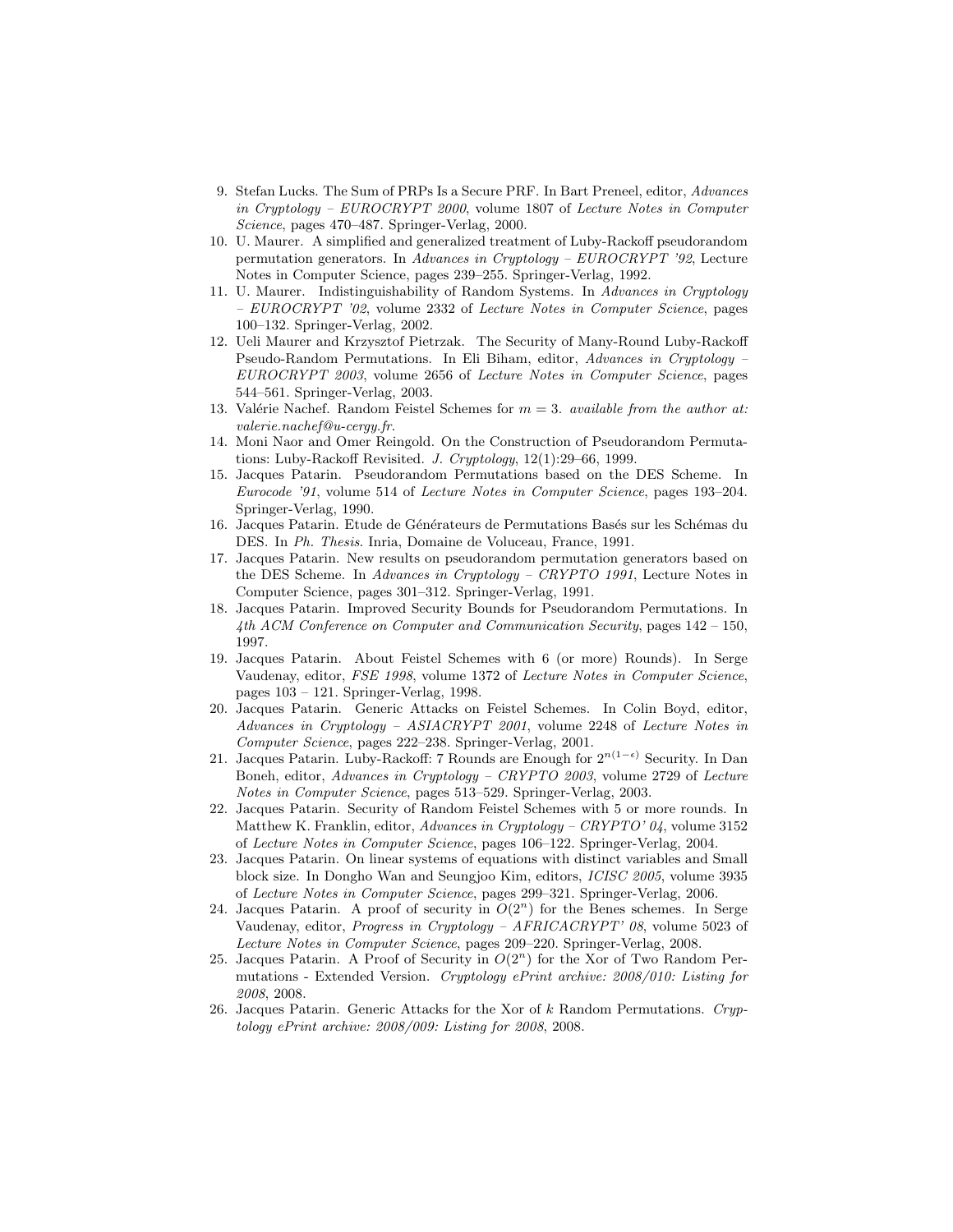- 27. Jacques Patarin. The coefficient  $H$  technique . In Roberto Avanzi, Liam Keliher, and Francesco Sica, editors, SAC 2008, volume 5381 of Lecture Notes in Computer Science, pages 66–81. Springer-Verlag, 2009.
- 28. Jacques Patarin, Valérie Nachef, and Côme Berbain. Generic Attacks on Unbalanced Feistel Schemes with Contracting Functions. In Xuejia Lai and Kefei Chen, editors, Advances in Cryptology – ASIACRYPT 2006, volume 4284 of Lecture Notes in Computer Science, pages 396–411. Springer-Verlag, 2006.
- 29. F. Salzborn and G. Szekeres. A Problem in Combinatorial Group Theory. Ars Combinatoria, 7:3–5, 1979.
- 30. Bruce Schneier and John Kelsey. Unbalanced Feistel Networks and Block Cipher Design. In Dieter Gollmann, editor, Fast Software Encrytion – FSE '96, volume 1039 of Lecture Notes in Computer Science, pages 121–144. Springer-Verlag, 1996.
- 31. S. Vaudenay. Provable security for block ciphers by decorrelation. In STACS '98, volume 1373 of Lecture Notes in Computer Science, pages 249–275. Springer-Verlag, 1998.
- 32. Aaram Yun, Je Hong Park, and Jooyoung Lee. Lai-Massey Scheme and Quasi-Feistel Networks. Cryptology ePrint archive: 2007/347: Listing for 2007.

## A The "Coefficient H technique"

We present here the general theorems on KPA, CPA-2 and CPCA-2 that are often used when we want to prove security of generic schemes from the number H of secret keys that send some cleartexts on some ciphertexts. These Theorems were proved in 1991 and named by J.Patarin the "coefficient H theorems". The general idea is not surprising: when H is very near the average value  $H_0$  for H except for some "bad" and "rare" events, then we will get the wanted security. The proofs are done by considering the set of all the transcripts of a distinguisher D that gives the output 1 and by showing that the probability that D gives 1 will be larger or very near when  $D$  deals a generic construction compared to the cases when D deals with a random permutation. Then by symmetry a similar result is obtained when D gives the output 0. We do not give here more details about the proofs since they are standard proofs now, used and proved again by various authors, and since details about their proofs can be found for example in [27]. Notice that we do not need  $H \simeq H_0$  except on rare events, by that  $[(H \geq H_0)]$  or  $(H \simeq H_0)]$  except on rare events is enough.

Notation for this sections

- N is an integer.  $I_N$  is  $\{0,1\}^N$ .
- $F_N$  is the set of all functions from  $I_N$  to  $I_N$ .
- $B_N$  is the set of all permutations from  $I_N$  to  $I_N$ .
- $t$  and n are two integers.
- $F_{t,n}$  is the set of all functions from t bits to n bits.
- K is a set of k-uples of functions of  $F_{t,n}$ . The elements of K will be called "keys".
- PRF means "Pseudorandom Functions".
- PRP means "Pseudorandom Permutations".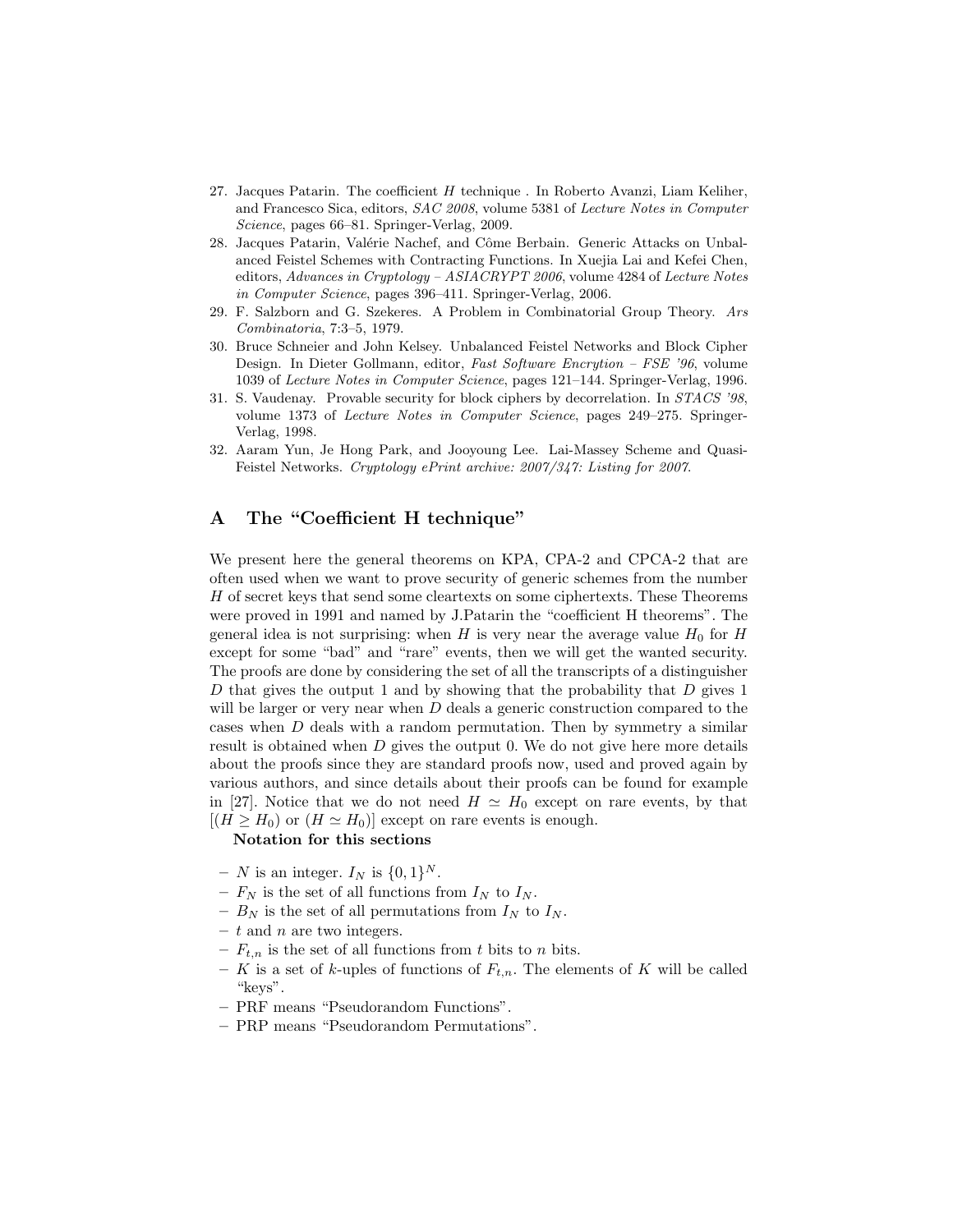- G is an application of  $K \to F_N$ . Therefore G is a way to design a function from  $F_N$  from k-uples  $(f_1, \ldots, f_k)$  of functions of  $F_{t,n}$  of K.
- Let q be an integer (q will be the number of queries). Let  $(a_i)_{1 \leq i \leq q}$  be a sequence of pairwise distinct elements of  $I_N$ . Let  $(b_i)_{1 \leq i \leq q}$  be a sequence of elements of  $I_N$ . By definition, we will denote by  $H(a, b)$  or simply by H if the context of the  $a_i$  and  $b_i$  is clear, the number of  $(f_1, \ldots, f_k) \in K$  such that  $\forall i, 1 \leq i \leq q, G(f_1, \ldots, f_k)(a_i) = b_i.$  Therefore H is the number of "keys" (i.e. elements of K) that send all the  $a_i$  inputs to the exact values  $b_i$ .

#### Theorem 10 (KPA,PRF)

Let  $\alpha$  and  $\beta$  be real numbers,  $\alpha > 0$  and  $\beta > 0$ . If

(1) For random values  $a_i, b_i, 1 \leq i \leq q$  of  $I_N$  such that the  $a_i$  are pairwise distinct, with probability  $\geq 1 - \beta$ , we have:  $H \geq \frac{|K|}{2^{Nq}}(1 - \alpha)$ . Then

(2) For every KPA with  $q$  (random) known plaintexts we have:  $Adv^{PRF}$  <  $\alpha + \beta$  where  $Adv^{PRF}$  denotes the advantage to distinguish  $G(f_1, \ldots, f_k)$  when  $(f_1, \ldots, f_k) \in_R K$  from a function  $f \in_R F_N$ .

(By "advantage", we mean as usual, for a distinguisher the absolute value of the difference of the two probabilities to output 1).

**Remark.** We did not ask here for the  $b_i$  values to be distinct.

#### Theorem 11 (KPA,PRP)

Let  $\alpha$  and  $\beta$  be real numbers,  $\alpha > 0$  and  $\beta > 0$ . If

(1) For random values  $a_i, b_i, 1 \leq i \leq q$  of  $I_N$  such that the  $a_i$  are pairwise distinct and the  $b_i$  are pairwise distinct, with probability  $\geq 1 - \beta$ , we have:  $H \geq \frac{|K|}{2^N (2^N - 1) \dots (2^N - q + 1)} (1 - \alpha).$ 

Then

(2) For every KPA with q (random) known plaintexts we have:  $Adv^{PRP}$  <  $\alpha + \beta$  where  $Adv^{PRP}$  denotes the advantage to distinguish  $G(f_1, \ldots, f_k)$  when  $(f_1, \ldots, f_k) \in_R K$  from a permutation  $f \in_R B_N$ .

**Remark.** We have  $2^{Nq}(1 - \frac{q(q-1)}{2 \cdot 2^N}) \leq 2^N(2^N - 1) \dots (2^N - q + 1) \leq 2^{Nq}$ , therefore if  $q \ll \sqrt{2^N}$  we can use Theorem 10 or Theorem 11 and we will get similar security results (i.e. we can "switch" between random permutations and random functions as long as  $q \ll \sqrt{2^N}$ .

#### Theorem 12 (CPA-2,PRF)

Let  $\alpha$  and  $\beta$  be real numbers,  $\alpha > 0$  and  $\beta > 0$ . Let E be a subset of  $I_N$  such that  $|E| \geq (1 - \beta)2^{Nq}$ .

If

(1) For all sequences  $a_i$ ,  $1 \leq i \leq q$  of pairwise distinct elements of  $I_N$  and for all sequences  $b_i$ ,  $1 \leq i \leq q$  of E we have  $H \geq \frac{|K|}{2^{Nq}}(1-\alpha)$ .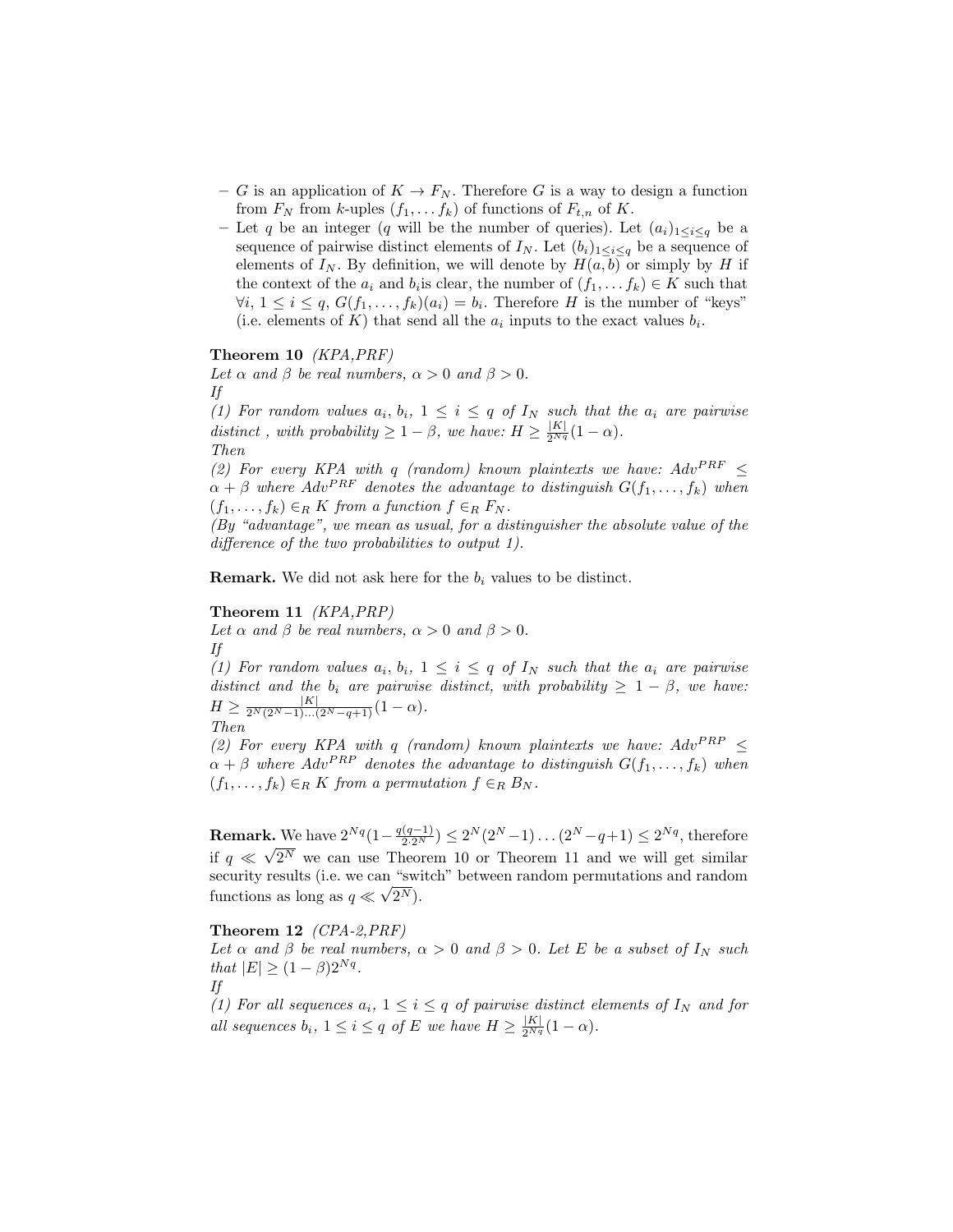(2) For every CPA-2 with q chosen plaintexts we have:  $Adv^{PRF} \le \alpha + \beta$  where Adv<sup>PRF</sup> denotes the advantage to distinguish  $G(f_1, \ldots, f_k)$  when  $(f_1, \ldots, f_k) \in_R$ K from a function  $f \in_R F_N$ .

### Theorem 13 (CPA-2,PRP)

Let  $\alpha$  and  $\beta$  be real numbers,  $\alpha > 0$  and  $\beta > 0$ . Let E be a subset of  $I_N$  such that  $|E| \ge (1 - \beta)2^N (2^N - 1) \dots (2^N - q + 1)$ If

(1) For all sequences  $a_i$ ,  $1 \leq i \leq q$  of pairwise distinct elements of  $I_N$  and for all sequences  $b_i$ ,  $1 \leq i \leq q$  of E we have  $H \geq \frac{|K|}{2^N (2^N-1)...(2^N-q+1)}(1-\alpha)$ . Then

(2) For every CPA-2 with q chosen plaintexts we have:  $Adv^{PRP} \le \alpha + \beta$  where  $Adv^{PRP}$  denotes the advantage to distinguish  $G(f_1, \ldots, f_k)$  when  $(f_1, \ldots, f_k) \in_R$ K from a permutation  $f \in_B B_N$ .

#### Theorem 14 (CPCA-2,PRP)

Let  $\alpha$  be a real number,  $\alpha > 0$ .

If

(1) For all sequences of pairwise distinct elements  $a_i$ ,  $1 \leq i \leq q$ , and for all sequences of pairwise distinct elements  $b_i$ ,  $1 \leq i \leq q$ , we have:  $H \geq \frac{|K|}{2^N (2^N - 1) \dots (2^N - q + 1)} (1 - \alpha).$  Then

(2) For every CPCA-2 with q chosen plaintexts we have:  $Adv^{PRP} \leq \alpha$  where Adv<sup>PRP</sup> denotes the advantage to distinguish  $G(f_1, \ldots, f_k)$  when  $(f_1, \ldots, f_k) \in_R$ K from a permutation  $f \in_R B_N$ .

#### Variant of Theorem 14

We have  $2^{Nq}(1-\frac{q(q-1)}{2\cdot 2^N}) \leq 2^N(2^N-1)\dots(2^N-q+1) \leq 2^{Nq}$ . Therefore a variant of Theorem 14 is to have  $H \geq \frac{|K|}{2^{Nq}}(1-\alpha)$  in (1), and  $Adv^{PRP} \leq \alpha + \frac{q(q-1)}{2 \cdot 2^{N}}$  in (2). When  $q \ll \sqrt{2^N}$  this variant is sufficient.

#### Theorem 15 (CPCA-2,PRP with more general conditions)

Let  $\alpha$  and  $\beta$  be real numbers,  $\alpha > 0$  and  $\beta > 0$ . Let P be the set of all sequences  $(a_i, b_i)$ ,  $1 \leq i \leq q$  such that all the  $a_i$  are pairwise distinct and all the  $b_i$  are pairwise distinct. (Therefore  $|P| = (2^N(2^N - 1)...(2^N - q + 1))^2$ ). If

(1) There exists a subset  $E$  of  $P$  such that

(1a) For all  $(a, b) \in E$ , we have  $H \ge \frac{|K|}{2^N (2^N - 1) \dots (2^N - q + 1)} (1 - \alpha)$ .

(1b) For all CPCA-2 acting on a random permutation  $f$  of  $B_N$ , the probability that  $(a, b) \in E$  is  $\geq 1 - \beta$  where  $(a, b)$  denotes here the successive  $b_i = f(a_i)$  or  $a_i = f^{-1}(b_i), 1 \leq i \leq q$  that will appear. Then

Then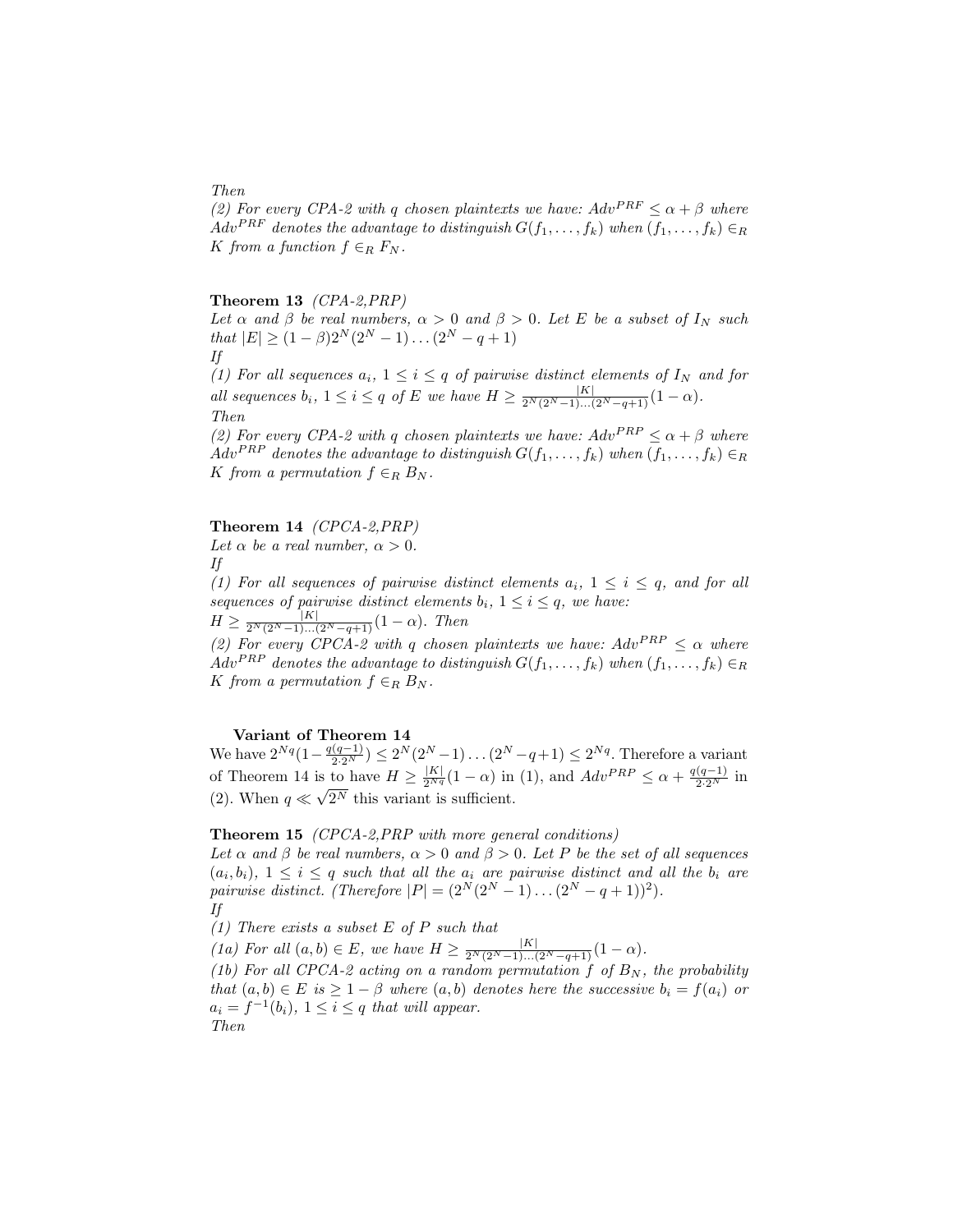(2) For every CPCA-2 with q chosen plaintexts we have:  $Adv^{PRP} \le \alpha + \beta$  where  $Adv^{PRP}$  denotes the advantage to distinguish  $G(f_1, \ldots, f_k)$  when  $(f_1, \ldots, f_k) \in_R$ K from a permutation  $f \in_R B_N$ .

#### Variant of Theorem 15

As above, a variant of theorem 15 is to have  $H \geq \frac{|K|}{2^{N_q}}(1-\alpha)$  in (1), and  $Adv^{PRP} \le \alpha + \beta + \frac{q(q-1)}{2 \cdot 2^N}$  in (2). When  $q \ll$ √  $2^N$  this variant is sufficient.

## B Proof of KPA security for  $\Psi^4$

#### Circles in  $R, Y_\mathcal{F}$

### Definition

We will say that we have a 'circle in  $R, Y_{\mathcal{F}}$ ' if there are k indices  $i_1, \ldots, i_k$  with  $k \geq 3$  and such that:

1.  $i_1, i_2, \ldots, i_{k-1}$  are pairwise distinct and  $i_k = i_1$ .

2.  $\forall \lambda, 1 \leq \lambda \leq k-2$  we have at least one of these conditions:  $R_{i_{\lambda}} = R_{i_{\lambda+1}}$  or  $Y_{i_{\lambda}} = Y_{i_{\lambda+1}}$  is one of the equalities of F.

**Example.** If  $R_1 = R_2$  and  $Y_1 = Y_2$  is one of the equalities of  $\mathcal{F}$ , we have a circle in  $R, Y_{\mathcal{F}}$ .

Clearly, if we have a circle in  $R, Y_{\mathcal{F}}$ , from it we can generate a "minimum circle" in R, Y, i.e. keeping only one equation  $R_{i_1} = R_{i_1}$  per line of equations  $R_{i_1} =$  $R_{i_2} = R_{i_3} = \ldots = R_{i_l}$ , and keeping only one equation  $Y_{i_1} = Y_{i_l}$  per line of equations  $Y_{i_1} = Y_{i_2} = Y_{i_3} = \ldots = Y_{i_l}$ . Therefore, we have a circle in  $R, Y_{\mathcal{F}}$  if and only if there is an even integer  $\mu$  and there are  $\mu$  pairwise distinct indices  $i_1, \ldots, i_\mu$  with  $(R_{i_1} = R_{i_2}), (Y_{i_2} = Y_{i_3} \text{ is in } \mathcal{F}), (R_{i_3} = R_{i_4}) \ldots (Y_{i_\mu} = Y_{i_1} \text{ is in } \mathcal{F})$  $\mathcal{F}$ ).  $\mu$  will be called the length of the circle.

**Lemma 2** When the values  $[L_i, R_i]$  are randomly chosen, pairwise distinct, and when the framework  $F$  is randomly chosen, with a distribution of probability proportional to Weight $(F)$ , then the probability to have a circle in  $R, Y_F$  is  $\leq \frac{q^2}{2a^2}$  $\frac{q^2}{2^{2n}(1-\frac{q^2}{2\cdot 2^{2n}})}$ .

Proof of Lemma 2 When we will say that  $\mathcal F$  is "randomly chosen" it will always mean with a distribution of probability proportional to  $Weight(\mathcal{F})$ 

#### First Property.

First, we can notice that with probability  $\geq 1 - \frac{q^2}{2\sigma^2}$  $\frac{q^2}{2\cdot 2^{2n}}$  we can assume that the  $[L_i, R_i]$  values, for  $1 \leq i \leq q$ , are random, without considering the fact that they are pairwise distinct, since the probability to distinguish these two distributions is  $\leq \frac{q^2}{2\cdot 2^2}$  $\frac{q^2}{2 \cdot 2^{2n}}$ . (This is the Functions/Permutations switching lemma on permutations on 2n bits.).

#### Circle of length 2

To have a circle of length 2, we must find two indices i and j,  $i < j$  such that  $(R_i = R_j)$  and  $(Y_i = Y_j$  is in  $\mathcal{F})$ . For  $(i, j), i < j$ , we have  $\frac{q(q-1)}{2}$  possibilities. Now when *i* and *j* are fixed, the probability to have  $R_i = R_j^2$  is  $\frac{1}{2^n}$  if the  $R_i$ .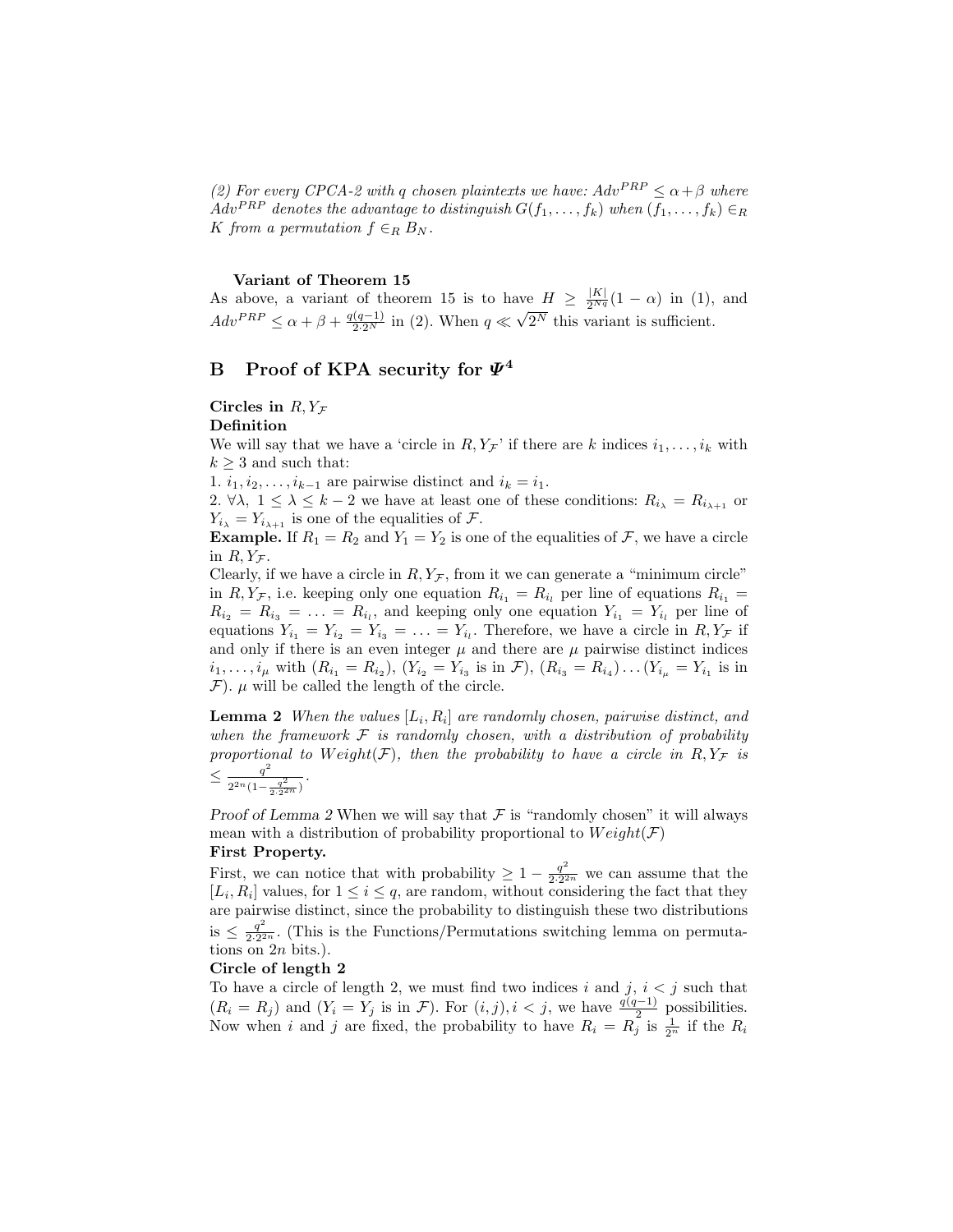values are random, and the probability to have  $Y_i = Y_j$  is  $\frac{1}{2^n}$  since  $\mathcal F$  is randomly chosen (i.e. generated with a distribution proportional to  $Weight(\mathcal{F})$ ). Therefore the probability to have  $(R_i = R_j)$  and  $(Y_i = Y_j$  is in  $\mathcal{F}$  is  $\leq \frac{q(q-1)}{2 \cdot 2^n}$  if the  $R_i$  values are randomly chosen.

#### Circles of length  $\mu$ ,  $\mu$  even

To have a circle of length  $\mu$ , we must find  $\mu$  pairwise distinct indices  $i_1, i_2, \ldots, i_\mu$ such that  $(R_{i_1} = R_{i_1}), (Y_{i_1} = Y_{i_2} \text{ is in } \mathcal{F}), (R_{i_3} = R_{i_4}) \dots (Y_{i_\mu} = Y_{i_1} \text{ is in } \mathcal{F}).$ If the  $R_i$  values are randomly chosen, and if  $\mathcal{F}$ , is randomly chosen (i.e. with Weight(F) distribution), then this probability is  $\leq \frac{q^{\mu}}{\mu!2^{\mu n}}$ . Therefore, by using the First property above, we see that the probability to have a circle in  $R, Y_{\mathcal{F}}$  is  $\leq \frac{q^2}{2.22}$  $\frac{q^2}{2\cdot 2^{2n}} + \sum_{i=1}^{+\infty} \frac{q^{2i}}{(2i)!2^{2in}} \leq \frac{q^2}{2^{2n}(1-\frac{1}{n})}$  $\sqrt{2^{2n}(1-\frac{q^2}{2\cdot 2^{2n}})}$ as claimed.

## Lines in  $R, Y_\mathcal{F}$

### Definition

We will say that we have a "line in  $R, Y_{\mathcal{F}}$ " of length  $\theta$  if there are  $\theta + 1$  pairwise distinct indices  $i_1, i_2, \ldots, i_{\theta+1}$  such that  $\forall \lambda, 1 \leq \lambda \leq \theta$ , we have at least one of these two conditions:  $R_{i_{\lambda}} = R_{i_{\lambda+1}}$  or  $(Y_{i_{\lambda}} = Y_{i_{\lambda+1}})$  is one of the equalities of  $\mathcal{F}$ ). **Example.** If  $R_1 = R_2$ ,  $R_2 = R_3$ ,  $(Y_3 = Y_4$  is in  $\mathcal{F})$ , and  $R_4 = R_5$ , then we have a line of length 4 in  $R, Y_{\mathcal{F}}$ .

**Lemma 3**  $\forall \theta \in \mathbb{N}$ , when the values  $[L_i, R_i]$  are randomly chosen, pairwise distinct, and when the framework  $\mathcal F$  is randomly chosen (i.e. with a distribution proportional to  $Weight(\mathcal{F})$ , then the probability to have a line of length  $\geq \theta$  in  $R, Y_{\mathcal{F}} \; is \leq \frac{q^{\theta+1} \cdot 2^{\theta}}{2^{n\theta}} + \frac{q^2}{2 \cdot 2^2}$  $\frac{q}{2 \cdot 2^{2n}}$ .

Proof of Lemma 3 The proof is easy, we proceed as we did for the circles. The term  $q^{\theta+1}$  comes from the possibilities for the  $\theta+1$  indices  $i_1, i_2, \ldots, i_{\theta+1}$ , the term  $2^{\theta}$  comes from the fact that from  $i_{\lambda}$  to  $i_{\lambda+1}$  we can have 2 possibilities: one equation in R, or one equation in Y,  $1 \leq \lambda \leq \theta$ , and the term  $\frac{q^2}{2\sqrt{2}}$  $\frac{q^2}{2 \cdot 2^{2n}}$  comes from the property seen in the proof of Lemma 2.

**Lemma 4** When the values  $[L_i, R_i]$  are randomly chosen, pairwise distinct, the values  $[S_i, T_i]$  are randomly chosen, and  $\mathcal F$  is randomly chosen (i.e. with a distribution of probability in  $Weight(\mathcal{F})$ , then the probability p to have a circle in  $R, Y_{\mathcal{F}}$ , or to have a circle in  $S, X_{\mathcal{F}}$ , or to have a line in  $R, Y_{\mathcal{F}}$  of length  $\geq \theta$ , or to have a line in  $S, X_{\mathcal{F}}$  f length  $\geq \theta$  satisfies:

$$
p \le \frac{3q^2}{2^{2n}(1 - \frac{q^2}{2 \cdot 2^{2n}})} + \frac{2q^{\theta+1} \cdot 2^{\theta}}{2^{n\theta}}
$$

Moreover, if  $\theta \geq n$  and  $8 \leq q \leq \frac{2^n}{8}$  $\frac{2^n}{8}$ , we have  $p \leq \frac{4q^2}{2^{2n}}$  $\frac{4q^2}{2^{2n}}$  and  $\frac{2q^{\theta+1}\cdot 2^{\theta}}{2^{n\theta}} \leq \frac{2q}{2^{2n}}$ . (Therefore we can assume that we have no line of length  $\geq n$  if  $q \ll 2^{n}$ ).

Proof of Lemma 4 The probability to have a circle in  $R, Y_{\mathcal{F}}$  is  $\leq \frac{q^2}{2R(1-q)}$  $\frac{q^2}{2^{2n}(1-\frac{q^2}{2\cdot 2^{2n}})}$ . (cf Lemma 2). Similarly, the probability to have a circle in  $S, X_{\mathcal{F}}$  is  $\leq \frac{q^2}{2^2\sigma^2}$  $\sqrt{2^{2n}(1-\frac{q^2}{2\cdot 2^{2n}})}$ . (symmetry of the hypothesis). The probability to have a line in  $R, Y_{\mathcal{F}}$  of length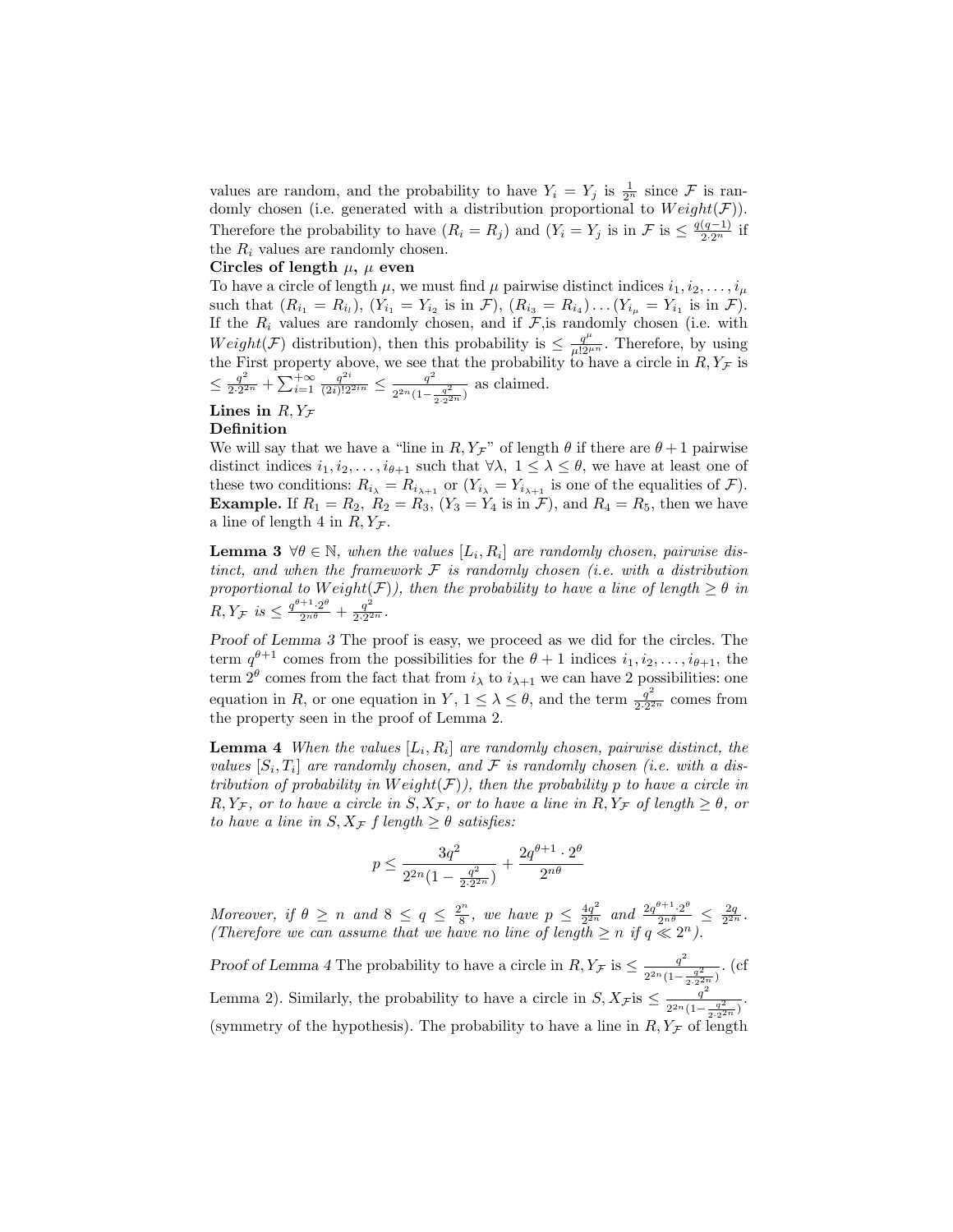$\geq \theta$  is  $\leq \frac{q^{\theta+1} \cdot 2^{\theta}}{2^{n\theta}} + \frac{q^2}{2 \cdot 2^2}$  $\frac{q}{2\cdot 2^{2n}}$  (cf Lemma 3). Similarly for a line in  $S, X_{\mathcal{F}}$  of length  $\geq \theta$ . Therefore  $p \leq \frac{3q^2}{2p^2}$  $\sqrt{2^{2n}(1-\frac{q^2}{2\cdot 2^{2n}})}$  $+\frac{2q^{\theta+1}\cdot 2^{\theta}}{2^{n\theta}}$  as claimed. Moreover, if  $\theta \geq n$  and  $q \leq \frac{2^n}{8}$  $\frac{1}{8}$ , we have  $\frac{2q^{\theta+1}\cdot 2^{\theta}}{2^{n\theta}} \leq 2q \cdot \left(\frac{2q}{2^n}\right)^{\theta} \leq 2q\left(\frac{1}{4}\right)^{\theta} \leq \frac{2q}{2^{2n}}$ . Then  $p \leq \frac{3q^2}{2^{2n}(1-\theta)}$  $\frac{3q^2}{2^{2n}(1-\frac{1}{128})}+\frac{2q}{2^{2n}}$ and this is  $\leq \frac{4q^2}{2^{2n}}$  $\frac{4q}{2^{2n}}$  if  $q \ge 8$  as claimed.

From now on, we assume  $8 \le q \le \frac{2^n}{8}$  $\frac{\partial^n}{\partial s}$ . We take  $\theta = n$ , and we will say that a framework F is in "Case 5" if F has no circle in  $R, Y_{\mathcal{F}}$ , no circle in  $S, X_{\mathcal{F}}$ , no line of length  $\geq n$  in  $R, Y_{\mathcal{F}}$  and no line of length  $\geq n$  in  $S, X_{\mathcal{F}}$ . Then,

**Lemma 5** When the values  $[L_i, R_i]$  are randomly chosen, pairwise distinct, and the values  $[S_i, T_i]$  are randomly chosen, then the probability p that

$$
[\sum_{all\; frameworks\; \mathcal{F}\; of\; Case\; 5}Weight(\mathcal{F}) \leq (2^{2nq})(1-\frac{2q}{2^n})]
$$

satisfy  $p \leq \frac{2q}{2^n}$ .

Proof of Lemma 5. This comes immediately from Lemma 4 and

 $\sum$ all frameworks  $\mathcal F$  $Weight(\mathcal{F}) =$  Number of all sequences  $(X_i, Y_i), 1 \leq i \leq q$ 

$$
=2^{2nq}
$$

We are now (at last) ready to prove Theorem 3, with explicit values for  $\alpha$  et  $\beta$ . Proof of Theorem 3. Let  $\mathcal F$  be a framework of Case 5. We will use this Theorem of [2].

**Theorem 16** ("Theorem  $P_i \oplus P_j$ " for any  $\xi_{max}$ )

let (A) be a set of a equation  $P_i \oplus P_j = \lambda_k$  with  $\alpha$  variables such that:

1. We have no circle in  $P$  in the equations  $(A)$ .

2. We have no more than  $\xi_{max}$  indices in the same block.

3. By linearity from (A) we cannot generate an equation  $P_i = P_j$  with  $i \neq j$ 

j. (This means that if i and j are in the same block, then the expression in  $\lambda_1, \lambda_2, \ldots, \lambda_a$  for  $P_i \oplus P_j$  is  $\neq 0$ .

Then: if  $\xi_{max}\alpha \ll 2^n$ , we have  $H_{\alpha} \geq J_{\alpha}$ . More precisely the fuzzy condtion  $\xi_{max}\alpha \ll 2^n$  can be written with the explicit bound:  $(\xi_{max} - 1)\alpha \leq \frac{2^{n^2}}{67}$ .

Then, from this Theorem 16 of [2], if  $(67q)n \leq 2^n$ , since  $\xi_X \leq n$ , we have at least  $\frac{J_{q-x}}{2^{n(r+y)}}$  solutions  $(X_1, \ldots, X_q)$  that satisfy  $(C1)$ , and at least  $\frac{J_{q-y}}{2^{n(s+x)}}$  solutions  $(Y_1, \ldots, Y_q)$  that satisfy  $(C2)$ . Since  $Weight(\mathcal{F}) = J_{q-x} \cdot J_{q-y}$  we see that the number of  $(X_1, \ldots, X_q), (Y_1, \ldots, Y_q)$  solutions of  $(C1)$  and  $(C2)$  is  $\geq$  $Weight(F)$  $\frac{Weight(1)}{2^{n(r+s)} \cdot 2^{n(x+y)}}$ . Therefore, from Lemma 4 and Theorem 2 we obtain: if  $8 \leq q \leq$  $2^n$  $\frac{2^n}{128n}$ , then when the  $[L_i, R_i]$  are randomly chosen pairwise distinct, and when the  $[S_i, T_i]$  are randomly chosen, we have with a probability  $\geq 1 - \frac{2q}{2^n}$  that

$$
H \ge \frac{|F_n|^4}{2^{4nq}} \sum_{\text{all frameworks } \mathcal{F} \text{ of Case 5}} Weight(\mathcal{F})
$$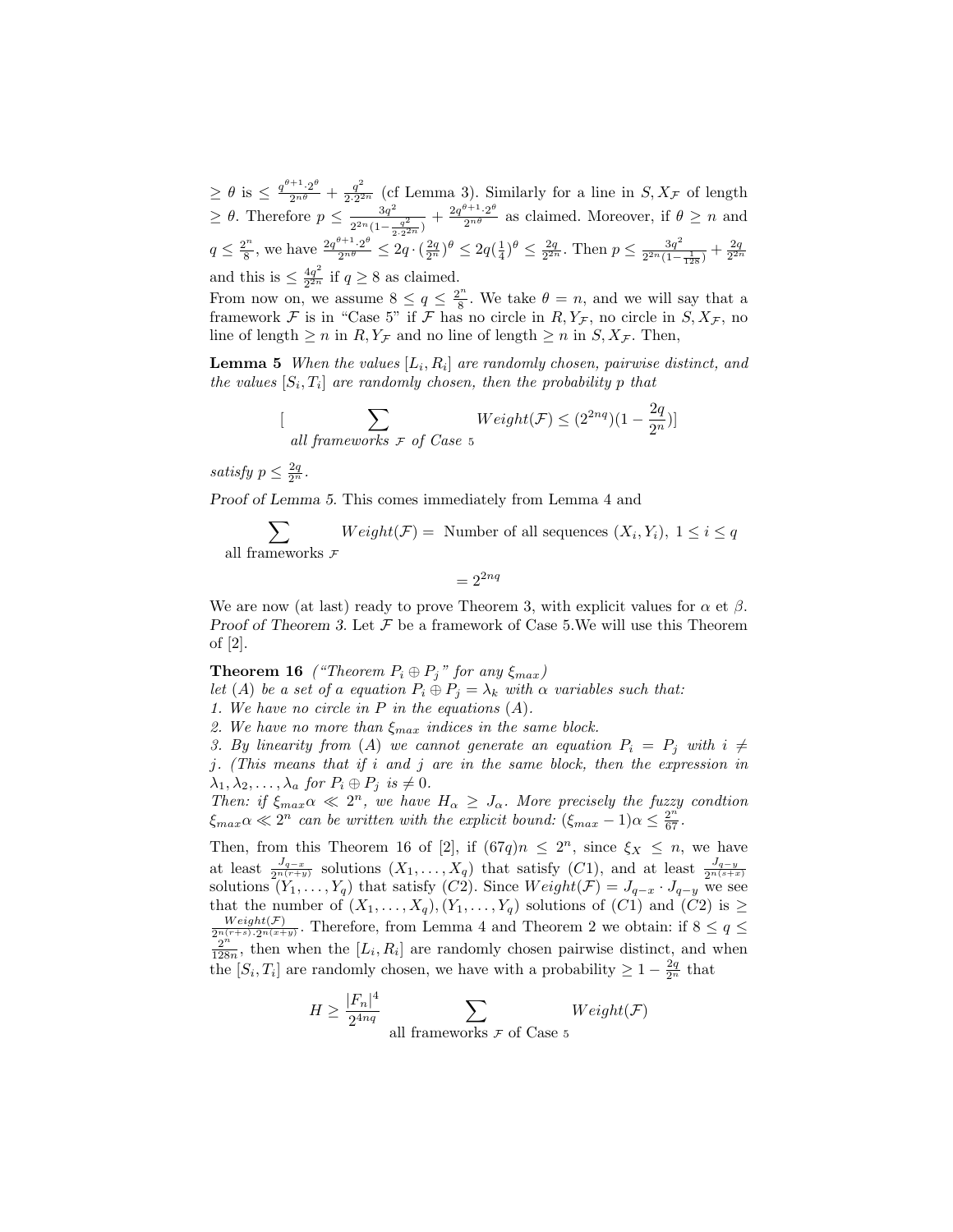$$
H \ge \frac{|F_n|^4}{2^{2nq}}(1 - \frac{2q}{2^n})
$$

Therefore we have proved Theorem 3 with  $\alpha = \frac{2q}{2^n}$ ,  $\beta = \frac{2q}{2^n}$  and  $8 \le q \le \frac{2^n}{67r}$  $rac{2^n}{67n}$ . **Example.** Let F be this framework of equalities:  $(Y_2 = Y_3)$  and  $(X_2 = X_4 =$  $X_5$ ). Let assume  $R_1 = R_2$ . Then for  $(C1)$  we have (cf Theorem 2):

$$
\begin{cases}\nX_1 \oplus X_2 = L_1 \oplus L_2 \\
X_2 \oplus X_3 = S_2 \oplus S_3\n\end{cases}
$$

And for  $(C2)$  we have

$$
\begin{cases}\nY_2 \oplus Y_4 = R_2 \oplus R_4 \\
Y_2 \oplus Y_5 = R_2 \oplus R_5\n\end{cases}
$$

We have here  $\geq \frac{J_{q-2}}{2^{2n}}$  solutions for  $X_1, \ldots, X_q$  and  $\geq \frac{J_{q-1}}{2^{2n}}$  solutions for  $Y_1, \ldots, Y_q$ , and here  $r = 1$ ,  $s = 0$ ,  $x = 2$ ,  $y = 1$ .

## C Proof of CPA-2 security for  $\Psi^5$

Our results on  $\Psi^5$  for proving CPA-2 security will be based on this Theorem:

**Theorem 17** There are some values  $\alpha > 0$  and  $\beta > 0$  and there is a subset  $E \subset I_{2n}^q$  such that:

1.  $|E| \geq (1 - \beta)2^{2nq}$ 

2. For all sequences  $[L_i, R_i]$ ,  $1 \leq i \leq q$  of pairwise distinct element of  $I_{2n}$ and for all sequences  $[S_i, T_i]$ ,  $1 \leq i \leq q$ , of E we have:  $H \geq \frac{|F_n|^5}{2^{2nq}}$  $\frac{|F_n|^2}{2^{2nq}}(1-\alpha)$ where H denotes the number of  $(f_1, f_2, f_3, f_4, f_5) \in F_n^5$  such that  $\overline{\forall}i, 1 \leq i \leq$  $q, \Psi^5(f_1, f_2, f_3, f_4, f_5)[L_i, R_i] = [S_i, T_i].$ 

3.  $\alpha$  and  $\beta$  can be chosen  $\ll 1$  when  $q \ll \frac{2^n}{n}$  $\frac{2^n}{n}$ . (Moreover we will obtain explicit values for  $\alpha$  and  $\beta$ :  $\alpha = \frac{4q}{2^n}$ ,  $\beta = \frac{q}{2^n}$  when  $q \leq \frac{2^n}{67q}$  $\frac{2^{n}}{67n}$ ).

**Remark.** It is equivalent to speak of such a subset  $E$ , or to say that when  $[S_i, T_i], 1 \le i \le q$  are randomly chosen, the probability to have 2. is  $\ge 1 - \beta$ . To prove Theorem 17, we will still use the formula given for  $H_4$  (i.e. for  $\Psi^4$ ) by Theorem 2, but we will perform one more round at the beginning. More precisely, we write  $\Psi^5 = \Psi^4 \circ \Psi^1$ .

The q chosen cleartexts are  $[L_i, R_i], 1 \leq i \leq q$ . After one round they become  $[R_i, X'_i], 1 \leq i \leq q$ , with  $X'_i = L_i \oplus f_1(R_i)$ . After two rounds they become  $[X'_i, X_i]$ ,  $1 \leq i \leq q$ . After three rounds they become  $[X_i, Y_i], 1 \leq i \leq q$ . After four rounds they become  $[Y_i, S_i], 1 \leq i \leq q$ . Finally after 5 rounds they become  $[S_i, T_i]$ ,  $1 \leq i \leq q$ . We have:  $H_5([L_i, R_i, S_i, T_i], 1 \leq i \leq q) = \sum_{f_1 \in F_n} (H_4([R_i, X'_i, S_i, T_i], 1 \leq i \leq q))$ q)) with  $\forall i, 1 \leq i \leq q$ ,  $X'_i = L_i \oplus f_1(R_i)$ . When a framework  $\mathcal F$  for  $\Psi^4$  is fixed  $(in \Psi^5 = \Psi^4 \circ \Psi^1), 5 \text{ cases occur:}$ 

**Case 1.** A contradiction appears by linearity in the equations generated by  $(C1)$ . In this case we have a "circle" of equalities in  $X', Y_{\mathcal{F}}$  that generates a "circle"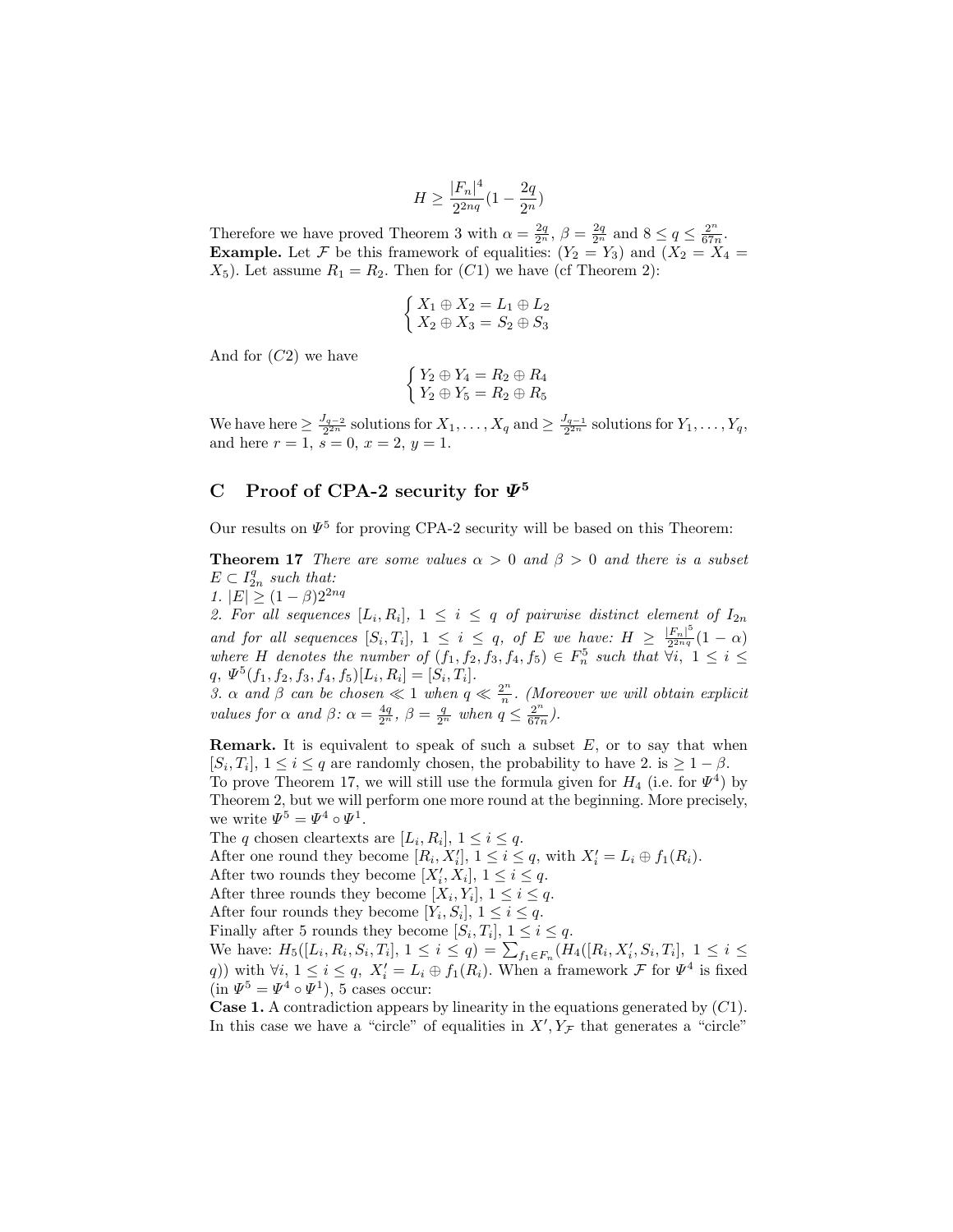in X by  $(C1)$ .

**Case 2.** A contradiction appears by linearity in the equations generated by  $(C2)$ . In this case we have a "circle" of equalities in  $S, X_{\mathcal{F}}$  that generates a "circle" in Y by  $(C2)$ .

**Case 3.** No contradiction appears by linearity but  $\xi_X > n$ . In this case we have a line of equalities in  $X', Y_{\mathcal{F}}$  of length  $>n$  that generates a line of equalities in X by  $(C1)$  of length  $>n$ .

**Case 4.** No contradiction appears by linearity but  $\xi_Y > n$ . In this case we have a line of equalities in  $S, X_{\mathcal{F}}$  of length  $>n$  that generates a line of equalities in Y by  $(C2)$  of length  $>n$ .

**Case 5.** No contradiction occurs by linearity and  $\xi_X \le n$  and  $\xi_Y \le n$ 

To prove Theorem 17 we will first prove that Cases 1, 2, 3, 4 appear with a negligible probability when the  $[S_i, T_i]$  variables are randomly chosen, when  $f_1$ is randomly chosen in  $F_n$ , and when  $\mathcal F$  is randomly chosen (this means as usual with a distribution of probability proportional to  $Weight(\mathcal{F})$ . This is what we will do now.

Circles in  $X', Y_{\mathcal{F}}$ 

**Lemma 6**  $\forall \lambda > 0$ , for all pairwise distinct  $[L_i, R_i]$ ,  $1 \leq i \leq q$ , when  $f_1$  is randomly chosen in  $F_n$  we have with probability  $\geq 1-\frac{1}{\lambda}$  that the number N of  $(i, j), i \neq j$  such that  $X'_i = X'_j$  satisfies:  $N \leq \frac{\lambda q(q-1)}{2^n}$ .

Proof. This comes immediately from this lemma:

**Lemma 7** For all pairwise distinct  $[L_i, R_i]$ ,  $1 \leq i \leq q$  (of course pairwise distinct means  $i \neq i \Rightarrow L_i \neq L_j$  or  $R_i \neq R_j$ ) the number of  $(f_1, i, j)$  such that  $X'_i = X'_j, \ i \neq j \ is \leq |F_n|\frac{q(q-1)}{2^n}.$ 

Proof of Lemma 7.  $X'_i = X'_j$  means  $L_i \oplus f_1(R_i) = L_j \oplus f_1(R_j)$ . This implies  $R_i \neq R_j$  (because  $L_i = L_j$  and  $R_i = R_j$  implies  $i = j$ ). Thus, when  $(i, j)$  is fixed, the number of  $f_1$  such that  $X'_i = X'_j$  is exactly  $\frac{|F_n|}{2^n}$  if  $R_i \neq R_j$ , and is exactly 0 if  $R_i = R_j$ . Therefore, since we have at most  $q(q-1)$  values  $(i, j)$ ,  $i \neq j$ ,  $R_i \neq R_j$ , the total number of  $(f_1, i, j)$  such that  $X'_i = X'_j$  is  $\leq \frac{|F_n|q(q-1)}{2^n}$  as claimed.

**Lemma 8** For all  $\lambda > 0$ , for all values  $[L_i, R_i]$ ,  $1 \leq i \leq q$  (no matter how cleverly chosen they are), when  $f_1 \in_R F_n$ , and  $\mathcal F$  is randomly chosen, the probability p to have a circle in  $X', Y_{\mathcal{F}}$  satisfies:

$$
p \leq \frac{1}{\lambda} + \frac{q^2}{2 \cdot 2^{2n}} + \frac{\lambda^2 q^4}{2^{4n} (1 - \frac{\lambda q^2}{2^{2n}})}
$$

For  $\lambda = \frac{2^n}{a}$  $\frac{q^n}{q}$  this gives:

$$
p \le \frac{q}{2^n} + \frac{q^2}{2 \cdot 2^{2n}} + \frac{q^2}{2^{2n}(1 - \frac{q}{2^n})}
$$

Therefore, if  $q \leq \frac{2^n}{4}$  $\frac{2^n}{4}$ , we have:  $p \leq \frac{2q}{2^n}$ .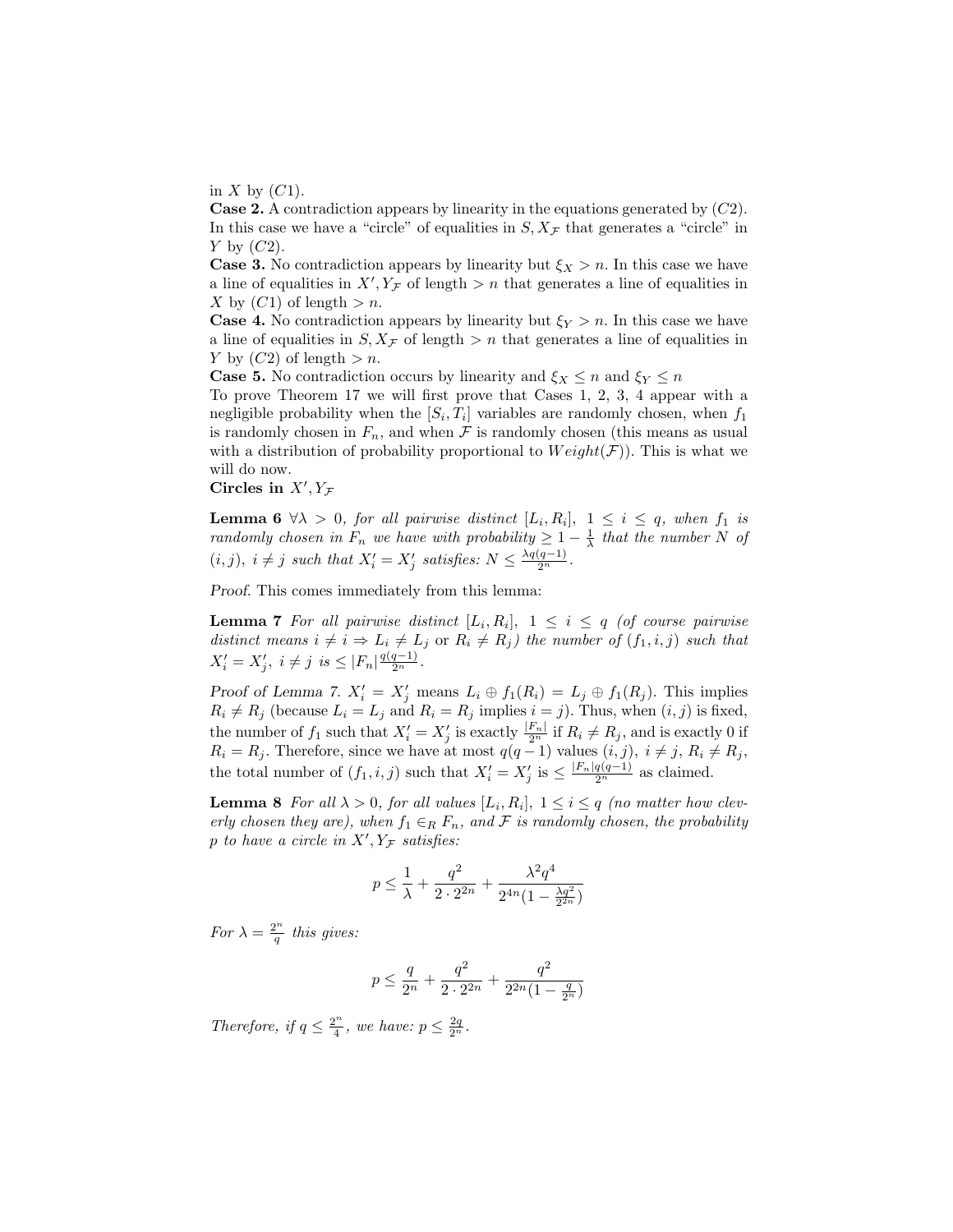## Circles of length 2.

To have a circle of length 2, we must find two indices i and  $j, i < j$ , such that:  $(X'_i = X'_j)$  and  $(Y_i = Y_j$  is in  $\mathcal{F})$ . For  $(i, j)$ ,  $i < j$ , we have  $\frac{q(q-1)}{2}$  possibilities. Now when i and j are fixed, the probability to have  $X_i' = X_j'$ , i.e. to have  $L_i \oplus f_1(R_i) = L_j \oplus f_1(R_j)$ , is  $\frac{1}{2^n}$  when  $f_1 \in_R F_n$ , since here we must have  $R_i \neq R_j$  (because  $R_i = R_j$  and  $\tilde{L_i} = L_j$  imply  $i = j$ ). Similarly, the probability to have  $(Y_i = Y_j \text{ is in } \mathcal{F})$  when  $\mathcal F$  is randomly chosen (i.e. with a distribution in  $Weight(\mathcal{F})$  is  $\frac{1}{2^n}$ . Therefore the probability to have  $(X'_i = X'_j)$  and  $(Y_i = Y_j)$  is in F) is  $\leq \frac{q(q-1)}{2 \cdot 2^{2n}}$  $rac{(q-1)}{2 \cdot 2^{2n}}$ .

## Circles of length  $\mu$ ,  $\mu \geq 4$ ,  $\mu$  even

To have a circle of length $\mu$ , we must find  $\mu$  pairwise distinct indices  $i_1, i_2, \ldots, i_\mu$ such that  $(X'_{i_1} = X'_{i_2}), (Y_{i_2} = Y_{i_3} \text{ is in } \mathcal{F}), (X'_{i_3} = X'_{i_4}), ..., (Y_{i_\mu} = Y_{i_1} \text{ is in } \mathcal{F}).$ From Lemma 6 we know that  $\forall \lambda > 0$  we have a probability  $\geq 1 - \frac{1}{\lambda}$  that for  $(i_1, i_2, \ldots, i_\mu)$  we have at most  $\left(\frac{\lambda q^2}{2^n}\right)^{\frac{\mu}{2}}$  possibilities, when  $f_1$  is randomly chosen in  $F_n$ . Now when  $(i_1, i_2, \ldots, i_\mu)$  are fixed, when  $\mathcal F$  is randomly chosen, we have a probability  $\frac{1}{2^{\frac{\mu}{2}n}}$  to have  $(Y_{i_2} = Y_{i_3} \text{ is in } \mathcal{F}), \dots, (Y_{i_\mu} = Y_{i_1} \text{ is in } \mathcal{F}).$  Therefore,  $\forall \lambda > 0$  the probability to have a circle of length  $\geq 4$  is  $\leq \frac{1}{\lambda} + \sum_{\mu=4}^{\infty}$ ,  $\mu$  even  $\frac{\frac{\mu}{\lambda^2}q^\mu}{2^{n\mu}} \leq$  $rac{1}{\lambda} + \frac{\lambda^2 q^4}{2^{4n} (1-\lambda^2)}$  $\sqrt{2^{4n}(1-\frac{\lambda q^2}{2^{2n}})}$ . Since we have seen that the probability to have a circle of length 2 is  $\leq \frac{q^2}{2 \cdot 2^2}$  $\frac{q}{2\cdot 2^{2n}}$  we obtain Lemma 8. Lines in  $X', Y_{\mathcal{F}}$ 

**Lemma 9**  $\forall \lambda > 0$ ,  $\forall k \in \mathbb{N}^*$ , for all pairwise distinct  $[L_i, R_i]$ ,  $1 \leq i \leq q$ , when  $f_1$  is randomly chosen in  $F_n$  we have a probability  $\geq 1-\frac{1}{\lambda}$  that the number N of  $(i_1, i_2, \ldots, i_k)$  such that  $(i_1, i_2, \ldots, i_k)$  are pairwise distinct and  $X'_{i_1} = X'_{i_2} =$  $\ldots = X'_{i_k}$  satisfies:  $N \leq \frac{\lambda q^k}{2^{(k-1)}}$  $\frac{\lambda q^{\cdots}}{2^{(k-1)n}}$ .

**Remark.** Lemma 6 was a special case of Lemma 9 with  $k = 2$ . Proof. This result comes essentially from this lemma:

**Lemma 10** For all pairwise distinct  $[L_i, R_i]$ ,  $1 \leq i \leq q$ , the number of  $(f_1, i_1, i_2, \ldots, i_k)$  such that  $i_1, i_2, \ldots, i_k$  are pairwise distinct and  $X'_{i_1} = X'_{i_2} = \ldots = X'_{i_k} \ \ is \leq |F_n| \frac{q^k}{2^{(k-1)}}$  $\frac{q^r}{2^{(k-1)n}}$ .

Proof of Lemma 10  $X'_{i_1} = X'_{i_2} = \ldots = X'_{i_k}$  means  $L_{i_1} \oplus f_1(R_{i_1}) = L_{i_2} \oplus f_1(R_{i_2}) =$  $\ldots = L_{i_k} \oplus f_1(R_{i_k})$  (1). Since  $i_1, i_2, \ldots, i_k$  are pairwise distinct, this implies here  $R_{i_1}, R_{i_2}, \ldots R_{i_k}$  are pairwise distinct (because  $L_i = L_j$  and  $R_i = R_j \Rightarrow i = j$ ). Thus, when  $i_1, i_2, \ldots, i_k$  are fixed, the number of  $f_1$  that satisfy (1) is exactly  $|F_n|$  $\frac{|F_n|}{2^{(k-1)n}}$  if  $R_{i_1}, R_{i_2}, \ldots R_{i_k}$  are pairwise distinct and exactly 0 if  $R_{i_1}, R_{i_2}, \ldots R_{i_k}$ are not pairwise distinct. Since we have at most  $q^k$  values  $(i_1, i_2, \ldots, i_k)$ , we obtain Lemma 10.

**Lemma 11**  $\forall \lambda > 0$ ,  $\forall \theta \in \mathbb{N}^*$ , for all values  $[L_i, R_i]$ ,  $1 \leq i \leq q$  (no matter how cleverly chosen they are), when  $f_1 \in_R F_n$ , and  $\overline{F}$  is randomly chosen, the

Proof.